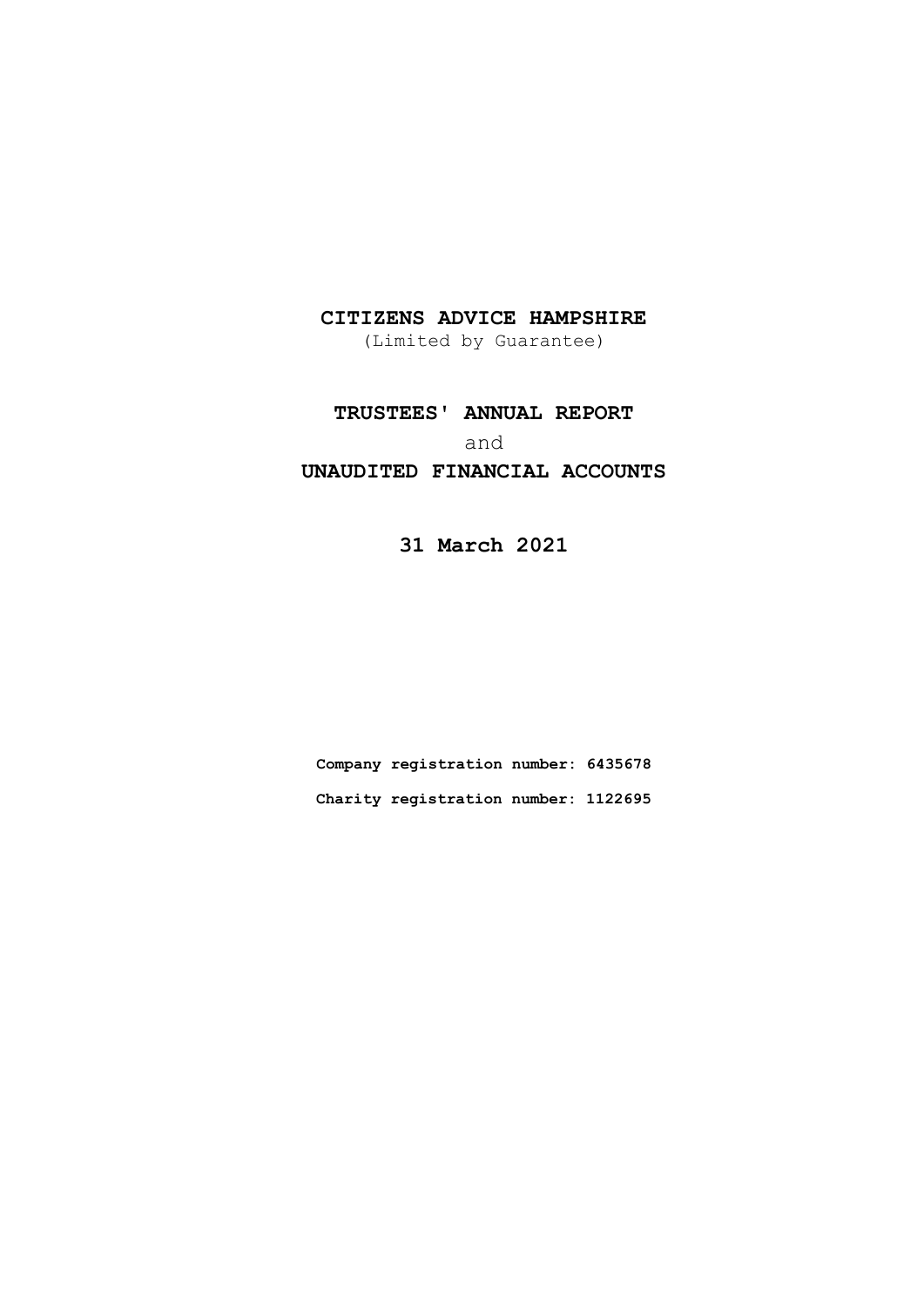(Limited by Guarantee)

### **CONTENTS**

### **Year ended 31 March 2021**

|                                                                                          | Page         |
|------------------------------------------------------------------------------------------|--------------|
| The charity, trustees and professional advisers                                          | 3            |
| Trustees' annual report                                                                  | $4 - 8$      |
| Independent examiner's report                                                            | 9            |
| Financial accounts:                                                                      |              |
| - Balance sheet                                                                          | 10           |
| - Statement of financial activities (incorporating an<br>income and expenditure account) | 11           |
| - Statement of cash flows                                                                | 12           |
| - Notes to the accounts                                                                  | $13 -$<br>20 |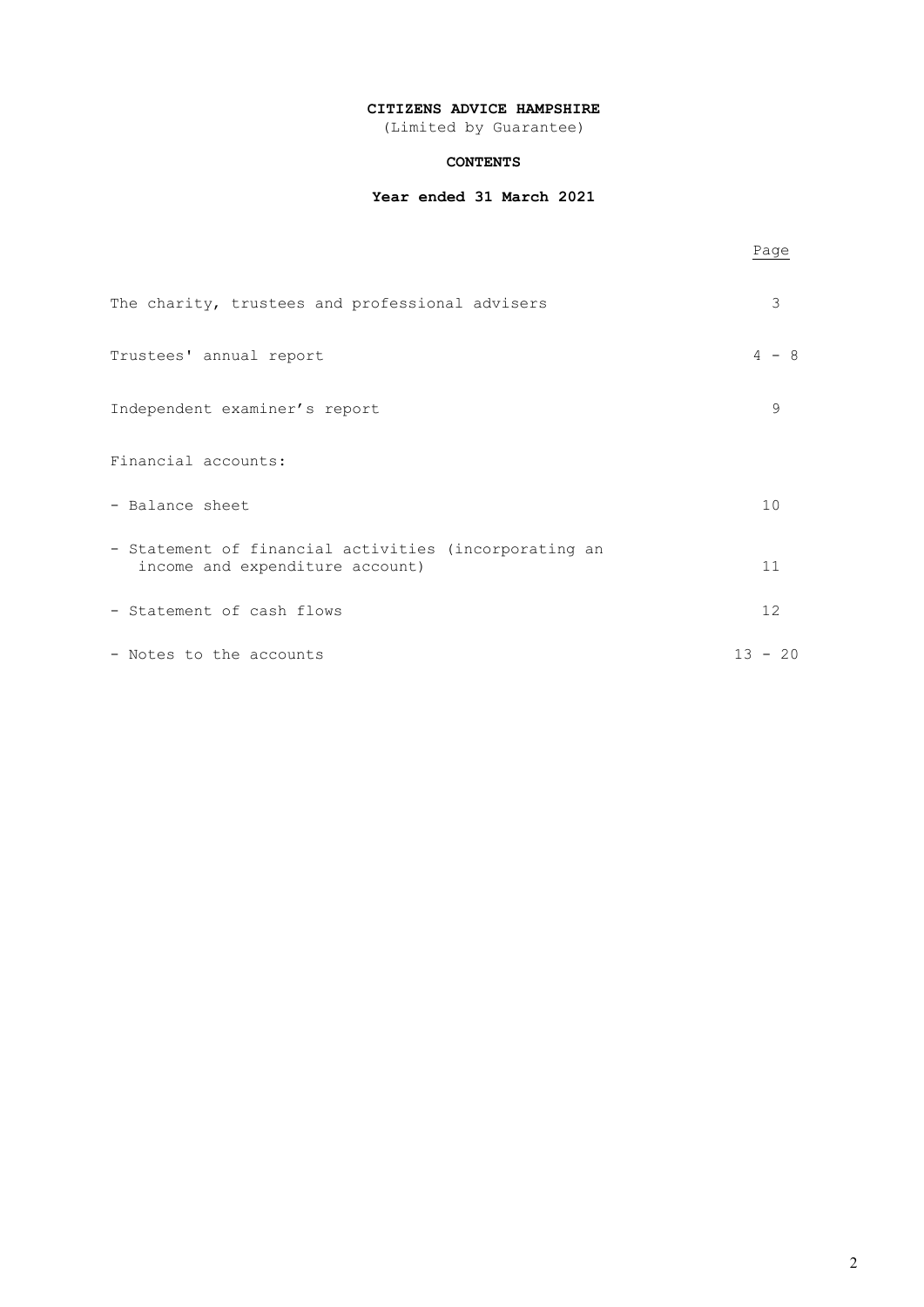(Limited by Guarantee)

### **THE CHARITY, TRUSTEES AND PROFESSIONAL ADVISERS**

### **Year ended 31 March 2021**

### **THE CHARITY**

| Registered name                    |                      | : Citizens Advice Hampshire                                                                       |
|------------------------------------|----------------------|---------------------------------------------------------------------------------------------------|
| Legal status                       |                      | : Company Limited by Guarantee                                                                    |
| Registered address                 |                      | : c/o Balmer Lawn House,<br>Balmer Lawn Road, Brockenhurst,<br>Hampshire,<br>England,<br>SO42 7TS |
| Company registration no. : 6435678 |                      |                                                                                                   |
| Registered charity no.             |                      | : 1122695                                                                                         |
| Website                            | $\ddot{\phantom{a}}$ | www.citahants.org                                                                                 |

### **CHARITY TRUSTEES DURING YEAR**

### **Elected Officers**

| Chairman |                    |  | : Robert Morrison |
|----------|--------------------|--|-------------------|
|          | Honorary Treasurer |  | : Richard Mackay  |

### **Other Trustees**

Alexis Bouras, Stephen Bowden ,Richard Eade, James Gauld (appointed 4 February 2021), John Keating, Andrew Levey (appointed 1 December 2020), Glynne Miles, David Rees, Martin Stern, Andrea Wooldridge, Kevin Wright (resigned 14 July 2021).

| COMPANY SECRETARY     | $\mathbf{L}$ | Paul Bright (resigned 14 July 2021)<br>Jo Hillier (appointed 15 July 2021)     |
|-----------------------|--------------|--------------------------------------------------------------------------------|
| CHIEF EXECUTIVE       |              | Paul Bright (to 30 June 2021)<br>: Jo Hillier (from 1 July 2021)               |
| PROFESSIONAL ADVISERS |              |                                                                                |
| Principal banker      | $\mathbf{L}$ | CAF Bank Ltd. 25 Kings Hill Avenue, Kings Hill,<br>West Malling, Kent ME19 4JO |

| Independent examiner |  |  | D Clarke ACA, Director, Wood Hicks & Co Ltd,    |  |  |          |
|----------------------|--|--|-------------------------------------------------|--|--|----------|
|                      |  |  | Chartered Accountants, Units 1-2 Warrior Court, |  |  |          |
|                      |  |  | 9-11 Mumby Road, Gosport, Hampshire             |  |  | PO12 1BS |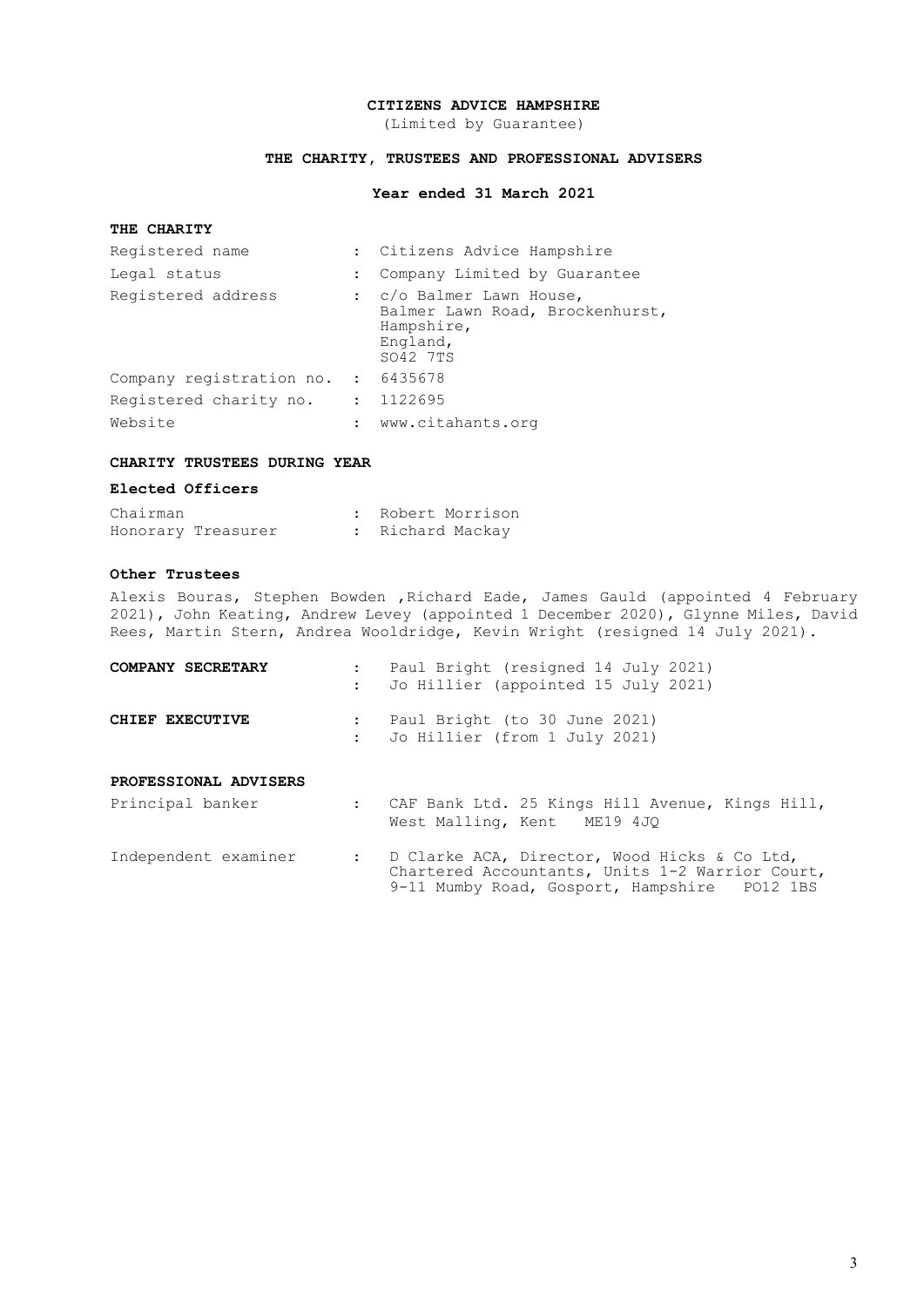(Limited by Guarantee)

#### **TRUSTEES' ANNUAL REPORT**

### **Year ended 31 March 2021**

The Trustees submit their annual report and statement of accounts of Citizens Advice Hampshire (CitAH, the Company or the Charity) as at and for the year ended 31 March 2021.

#### **SECTION 1 – STRUCTURE, GOVERNANCE AND MANAGEMENT**

### **Governing document**

The Charity was incorporated on 23 November 2007 as a company limited by guarantee and is a charity registered under the Charities Act 2011. The Company's articles of association require that the Charity be managed by a Board of Trustees who are directors of the Company within the meaning of the Companies Act 2006.

Registration details of the Charity, the names of the Trustees and professional advisers are to be found on page 3.

#### **Appointment of trustees**

Local Citizens Advice (LCA) located in Hampshire (including Portsmouth, Southampton and the Isle of Wight) are entitled to become members. Trustees are nominated by members such that one trustee is appointed for each local authority area. The Board may co-opt other persons to be a trustee. All trustees who served during the period, apart from Alexis .<br>Bouras, Robert Morrison and Kevin Wright were nominated by Local Citizens Advice. All new Board members are given an information pack and induction to CitAH and the Trustee Board.

The Trustees at the date of this report are:

Alexis Bouras, Stephen Bowden, Richard Eade, James Gauld, John Keating, Andrew Levey, Richard Mackay, Glynne Miles, Robert Morrison, David Rees, Martin Stern and Andrea Wooldridge.

#### **Organisation and trustees' responsibilities**

The Trustees are responsible for setting and monitoring the objectives and strategy of the Charity, and ensuring the necessary policies and procedures are in place to enable the team of staff and volunteers to work effectively. The Board of Trustees meets not less than quarterly. Major operating decisions are made by a simple majority of a quorate Board. Minor and routine operating decisions are delegated to the Chief Executive, Local Citizens Advice, consultants or individual trustees and reported to the Trustee Board at its next meeting.

Company law requires the Trustees to prepare accounts for each financial year. This year the charity has adopted the Financial Reporting Standard 102 (FRS 102), the standard applicable to charities in the UK and Republic of Ireland. Under company law the Trustees must not approve the accounts unless they are satisfied that they give a true and fair view of the state of affairs of the Charity and of its surplus or deficit for that year. In preparing such statements, the Trustees are required to:

- select suitable accounting policies and then apply them consistently;
- make judgements and estimates that are reasonable and prudent;
- prepare the accounts on a going concern basis unless it is inappropriate to presume that the Charity will continue in operation.

The Trustees are responsible for keeping adequate accounting records that are sufficient to show and explain the Charity's transactions and disclose with reasonable accuracy at any time its financial position and to enable them to ensure the accounts comply with the Companies Act 2006. They are also responsible for safeguarding the Charity's assets and hence for taking reasonable steps for the prevention and detection of fraud and other irregularities.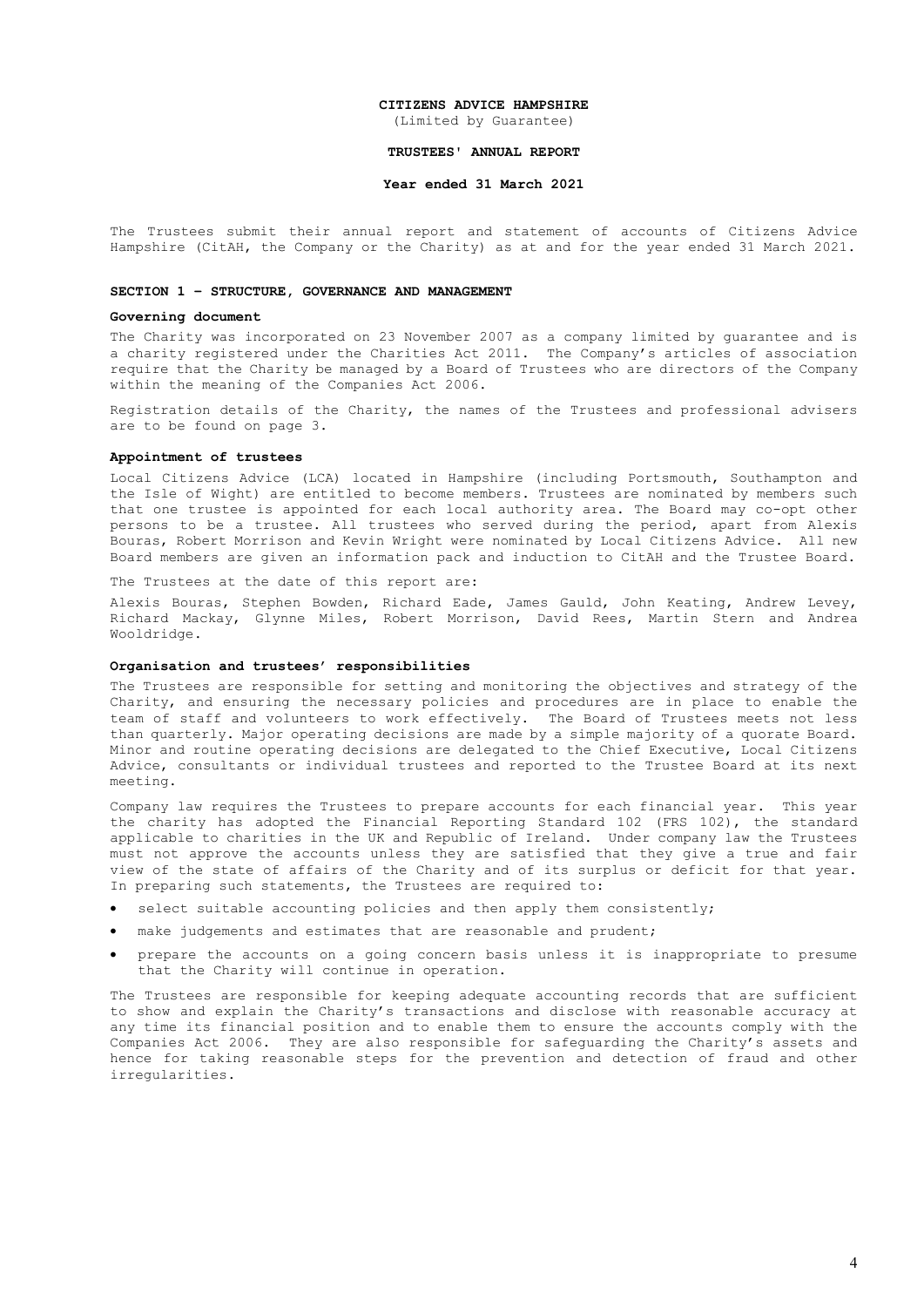(Limited by Guarantee)

### **TRUSTEES' ANNUAL REPORT** (continued)

### **Year ended 31 March 2021**

### **SECTION 1 – STRUCTURE, GOVERNANCE AND MANAGEMENT** (continued)

#### **Related and associated organisations**

The National Association of Citizens Advice Bureaux (Citizens Advice):

- sets the membership criteria and monitors quality; and,
- provides the information system, technical support and training

but, in other respects, there is no operating or financial inter-dependence between them and the Charity.

Local Citizens Advice:

There are currently 12 Local Citizens Advice organisations in the Hampshire County Council area who are members of the Charity. In addition, Portsmouth, Southampton and Isle of Wight Citizens Advice are also members. Certain projects are carried out by the members on behalf of the Charity in return for a fee which is negotiated on an arm's length basis.

### **SECTION 2 – OBJECTIVES AND ACTIVITIES**

#### **Objectives**

The Charity is established for the promotion of any charitable purpose for the benefit of the community in Hampshire and surrounding areas by the advancement of education, protection and preservation of health and the relief of poverty, sickness and distress.

In furtherance of its purposes the Charity is permitted by its constitution to facilitate and assist Local Citizens Advice to provide their services and to do all such other lawful things which promote or help to promote the objectives.

The trustees have had due regard to the Charity Commission's public benefit guidance when exercising its powers and duties.

#### **Activities**

The over-riding policies pursued in the attainment of the Charity's objectives are to:

- assist Local Citizens Advice to provide a free, impartial and confidential 'problem solving' service of information, advice, guidance and support to ensure that individuals do not suffer through ignorance of their rights and responsibilities, or of services available, or through an inability to express their needs effectively.
- to participate with other organisations in exercising a responsible influence on the local and national development of social policies and services.
- improve access to advice for the residents of Hampshire, including Portsmouth, Southampton and the Isle of Wight.

#### **Strategic planning**

The Board annually reviews and updates strategy in line with the collective needs of Local Citizens Advice, changes in the economic and legislative situation and taking into account the approach of other competing charities. Strategic priorities for Citizens Advice Hampshire can be divided into two areas.

### **Supporting the activities of Local Citizens Advice**

Securing funding that will benefit Hampshire and IOW residents, supporting local Citizens Advice offices by delivering training, sharing knowledge and encouraging collaboration, making connections with other Hampshire wide organisations (e.g. Hampshire County Council) and representing the Hampshire Citizens Advice network on relevant groups and forums, leading projects that are delivered across Local Citizens Advice (e.g. Hampshire Macmillan Citizens Advice Service, and Home and Well).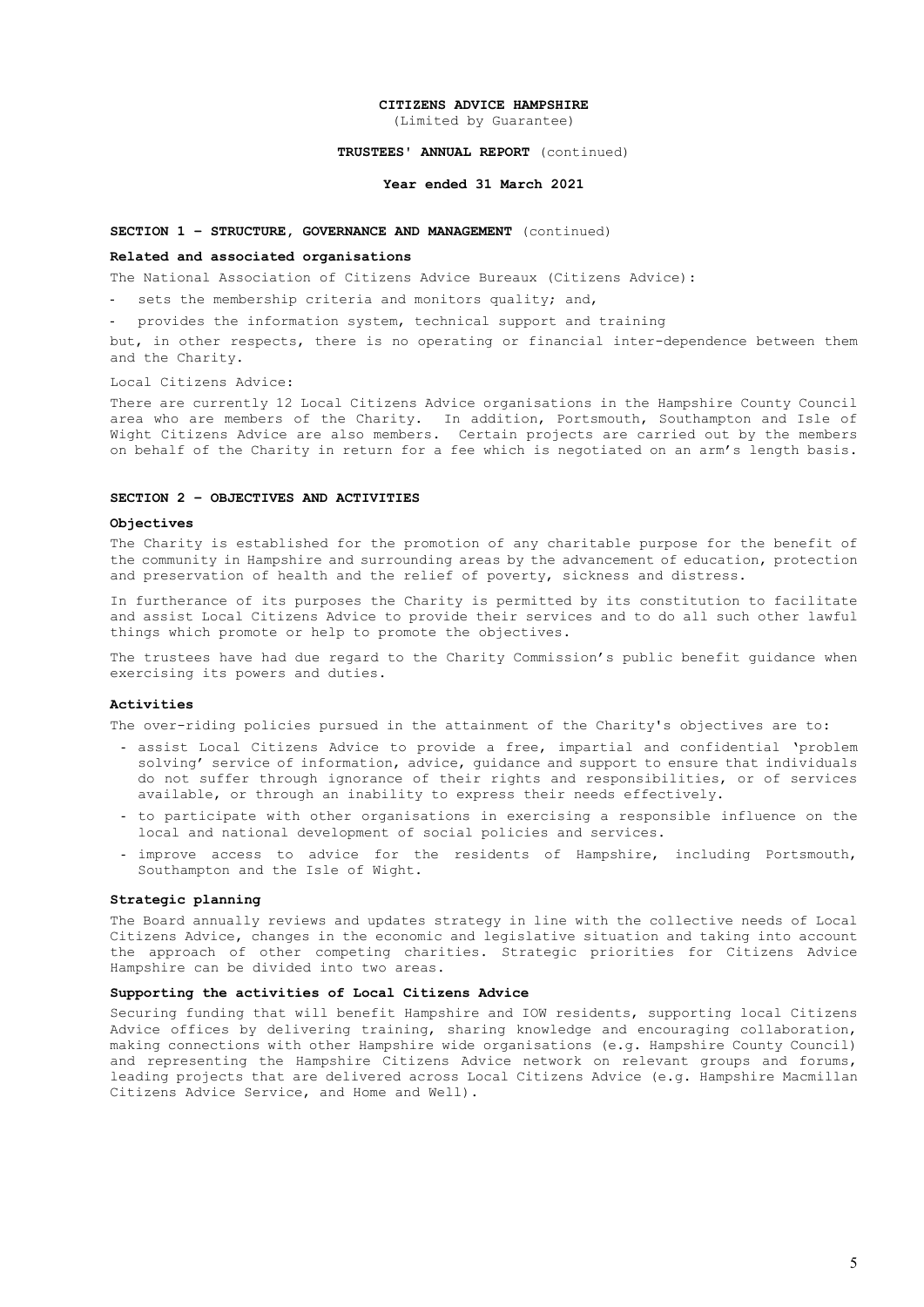(Limited by Guarantee)

#### **TRUSTEES' ANNUAL REPORT** (continued)

### **Year ended 31 March 2021**

### **SECTION 2 – OBJECTIVES AND ACTIVITIES** (continued)

#### **The operating environment**

The effects of Covid 19 resulted in significant changes to the way in which activities were conducted during the entire year. While LCA's remained closed to face-to-face appointments contact with clients was made through digital means (telephone, email and webchat). Overall service levels were generally at a lower level than previous years.

Local government funding remained a key source of funds albeit at carefully controlled levels. This has led to a need to more actively obtain alternative sources of funding and a shift towards project funding with clearly agreed outcomes being a condition. Such sources are almost always time bound meaning that new additional skill levels are required to be developed and on occasion staff released in the event of discontinuance of the service. As a consequence, management is increasing the time and resources spent developing new partnerships which is now a core activity within Citizens Advice Hampshire and Local Citizens Advice. At the same time the need for providing good quality advice remains high.

Citizens Advice has, in consultation with LCA's and ourselves, been seeking practical ways to develop new strategies to strengthen the organisation to provide relevant good quality advice that works best for the people of Hampshire we aim to serve. Advice is increasingly being made available by digital means (largely by phone combined with the website or by webchat and email).

#### **Business**

The board continued to meet online quarterly to conduct its business. All staff were able to work from home throughout the past year. A summary of our achievements over the last year are set out below. The business plan covering the forthcoming year together with an outline for the two following years was approved and a summary of these activities is set out in the publications section of our website. Overall, funding was above that of prior years.

#### **SECTION 3 – ACHIEVEMENTS AND PERFORMANCE**

#### **Hampshire County Council (HCC)**

Regular meetings have continued with HCC to further develop the service and determine community needs in response to the COVID-19 pandemic. Part of the funds received from HCC were used to develop online training programmes to improve the skills and knowledge of paid and volunteer LCA staff. These have been well received and attended by many of the staff of LCA's. The proof-of-concept pilot working alongside community based mental health teams in Fareham was completed successfully and further discussions are being held as to how this work may be further expanded in a secure unit at Winchester.

CitAH contributes to and supports a number of working groups within HCC including Action Hampshire, Hampshire Partnership, Hampshire Safeguarding Partnership, and the Hampshire Social Prescribers network. In particular during the COVID 19 pandemic we have contributed to the HCC led Response group helping to galvanise work in the community with vulnerable people. This included Citizens Advice East Hampshire undertaking direct referrals from the HCC COVID helpline.

### **Hampshire Macmillan Citizens Advice Service (HMCAS)**

Over the year 2627 clients (2019 2855) were supported generating outcomes of £9.4m (2019 £9.4m). During the year face-to-face contacts reduced considerably as a result of the pandemic although a reduced service became available for vulnerable clients at Southampton Hospital from September onwards.

Caseworkers worked from home where they were able to provide specialist advice and casework. The dedicated telephone helpline hours were extended each day until 4pm. Feedback from clients continues to be regularly obtained and analysed, giving robust evidence of the value of the service for those using it.

Further information about the service and its achievements can be found on the CitAH website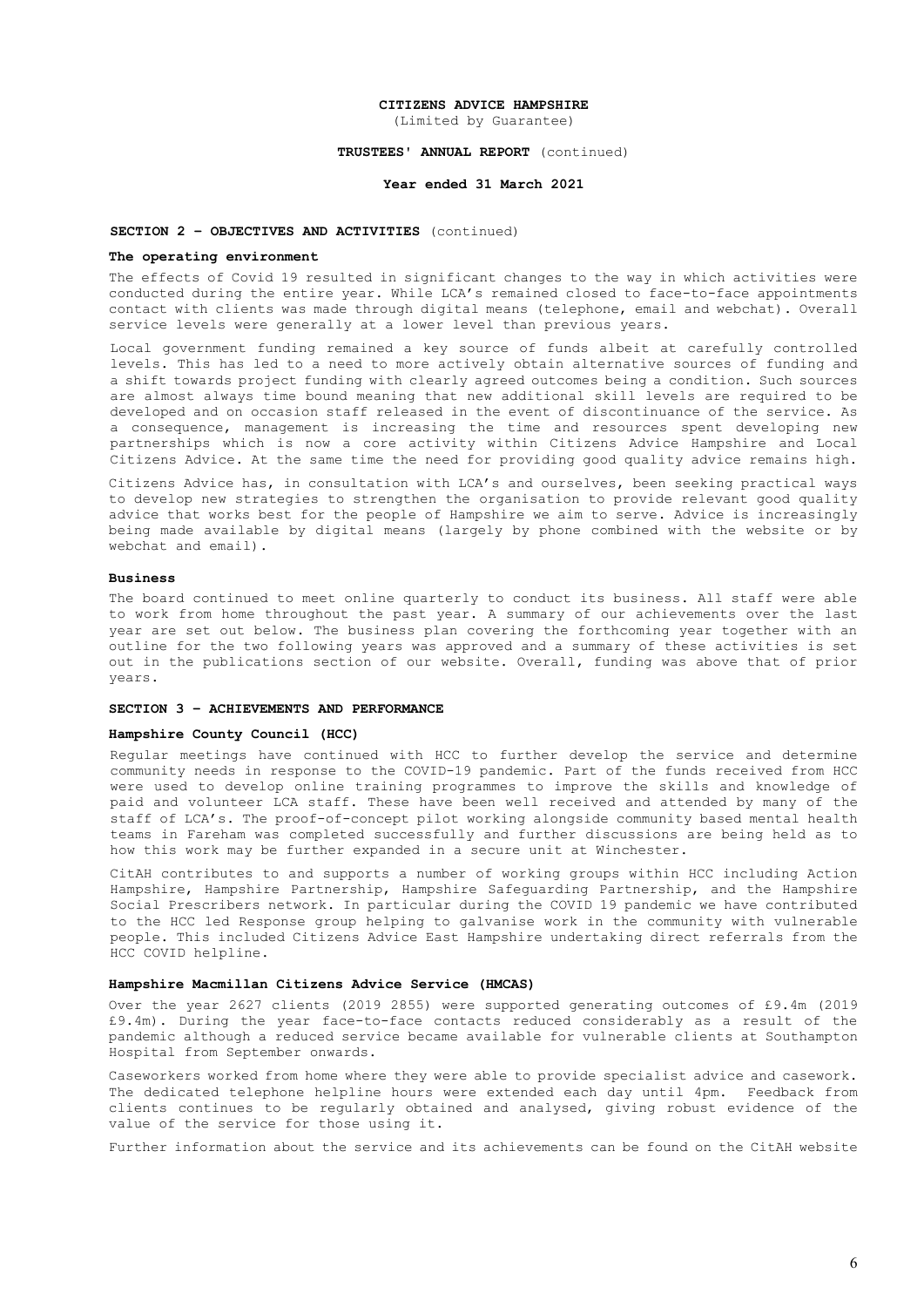(Limited by Guarantee)

#### **TRUSTEES' ANNUAL REPORT** (continued)

### **Year ended 31 March 2021**

### **SECTION 3 – ACHIEVEMENTS AND PERFORMANCE** (continued)

#### **Home & Well Services**

Home and Well was launched in March 2020 at the start of the pandemic with funding made available from Scottish & Southern Electricity Networks, Southern Water and Portsmouth Water. The aim is to support frontline services in hospitals and help patients to return to a warm safe home with their social needs resolved. The service started at St Mary's Hospital on the Isle of Wight and then at Petersfield Community Hospital.

The COVID-19 pandemic prevented advisers from visiting hospitals necessitating the need to develop a remote service. Despite the difficulties 768 clients have been supported. We are learning as we go, many callers for instance ringing our "Help to Claim" Universal Credit phone line are also in need of help with utilities and sign up to the Priority Services .<br>Register (PSR). We also now have trained our Citizens Advice Macmillan advisers, who are helping to support client energy needs and where necessary signing up to the utility companies PSR. More recently Scotia Gas Networks has joined the project so it now covers all three utility services.

### **KickStart**

CitAH was successful in receiving funding to provide a gateway for job placements to assist with employability skills training. We have committed to 40 participants who will receive online training and peer to peer support covering CV writing and interview techniques. We are working with a national Citizens Advice development group, employment support agencies and the DWP to ensure full support for the participants.

#### **Healthwatch Hampshire**

Healthwatch Hampshire was set up in 2013 and is an independent organisation providing information, advice and signposting local people to NHS health and social care. The Healthwatch team has conducted a public survey on the experiences with services covering caring, dentistry and accessing GP's during the pandemic. This can be found on [www.healthwatchhampshire.co.uk](http://www.healthwatchhampshire.co.uk/) CitAH provides a service through LCA's.

### **Gambling Support Service for the South East**

This was a two-year project (now completed) where CitAH provided training and support for staff and volunteers across Hampshire, the Isle of Wight, Surrey, Sussex and Kent to identify and address gamble related-harm. Training sessions during the pandemic were delivered by webinar

#### **U Benefit**

This was a Hampshire-wide initiative with Citizens Advice Hampshire taking the lead, Portsmouth as the centre of excellence for debt advice in the county and Havant acting as the experts in financial capability via their "work out your money" scheme. The project operated between November and March and was designed to support clients with COVID 19 related debt and improve financial literacy. In total 327 clients were supported who had a collective debt of £2.2m.

#### **Surviving Winter**

This project ran from November to March enabling clients to access money for food, heat and clothing. We supported 56 households with  $£5,625$  of grants. We are going to be distributing more funds during winter 2021/22.

#### **Research and Campaigning**

The CitAH Chief Executive chairs the Research and Campaigns forum which was able to meet virtually every six weeks throughout the year collecting and coordinating evidence from LCA's. This information is shared with local agencies/services and forms the basis for local, regional and national campaigning in order to influence or change the way in which some services are delivered.

### **Support for Local Citizens Advice**

In addition to the activities outlined above, CitAH acts as a conduit for managers and staff of LCA's, sharing best practice as well as supporting county wide applications for grants. During the COVID 19 pandemic regular meetings were held with the Chief Officers all LCA's.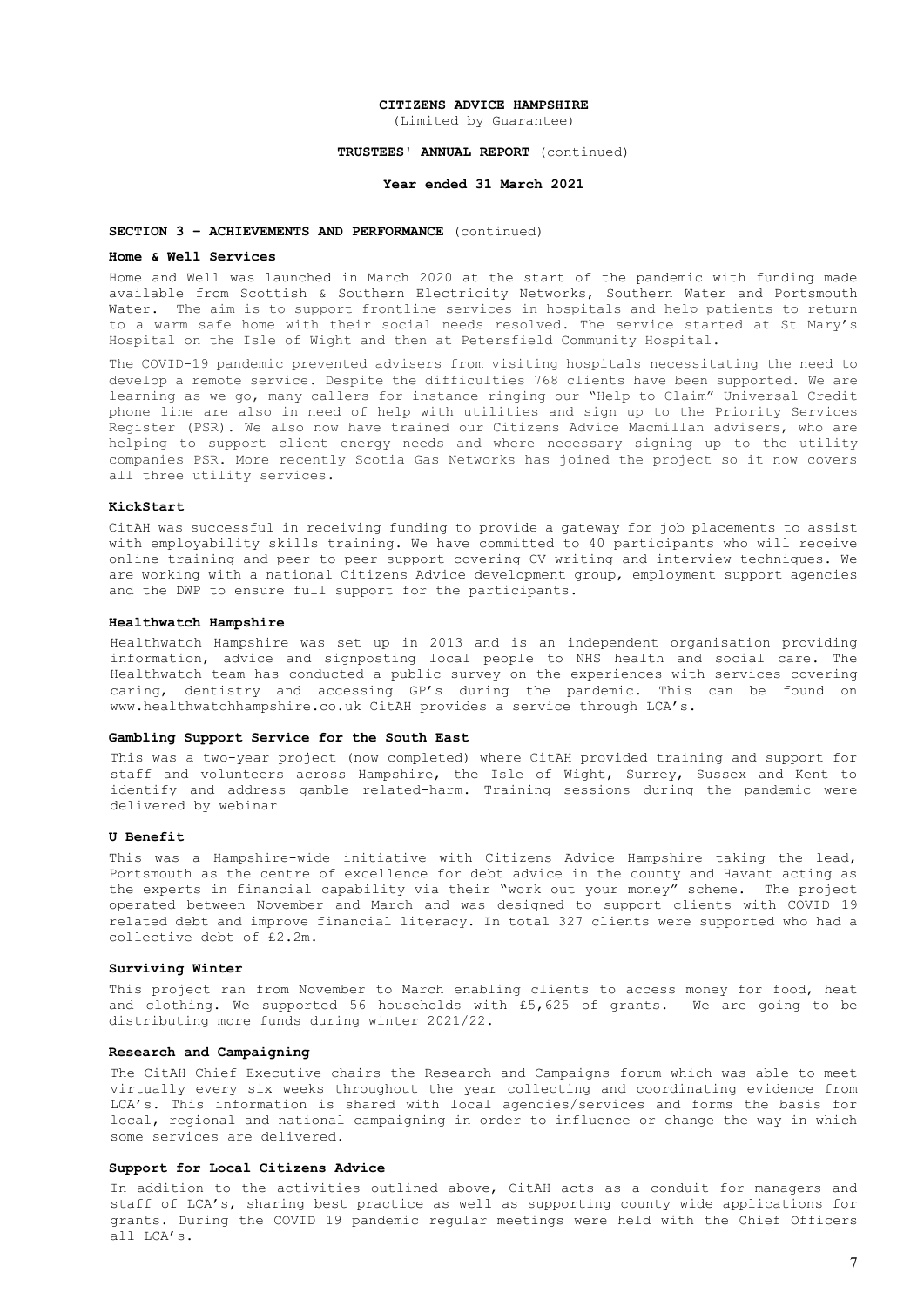(Limited by Guarantee)

### **TRUSTEES' ANNUAL REPORT** (continued)

### **Year ended 31 March 2021**

### **SECTION 4 – FINANCIAL REVIEW**

CitAH is dependent upon receiving grants and contracts for the projects and services it operates. During the year there were four full time equivalent staff directly employed. All staff who deal directly with the public are engaged and contracted by the LCA's that deliver the services. In addition, there are minimal administration and governance costs.

The charity has no borrowings.

#### **Income and Surplus for the year**

Charitable income totalled £756,077 (2020: £683,614). The increase in income is largely attributable to the new HIWCF Services.

The unrestricted net surplus for the year was £10,815 (2020: £37,346). This arose as specific projects and services which had been funded were not completed by year end so these funds have been carried forward as designated funds leaving the unrestricted general fund at £110,198 at 31 March 2021 (2020: £95,803).

The restricted surplus for the year was £107,266 (2020: £145,769) which when added to the balance brought forward results in £390,689 (2020: £283,423) being carried forward. This relates to a difference in timing between receipt of grants and expenditure incurred.

### **Reserves and risks policies**

The reserves policy is reviewed by the Board and adjusted where necessary. It has been set at levels to cover three months forward anticipated operating costs together with a bid reserve to allow for any discontinuance commitments. The Charity recognises the need to maintain reserves to enable it to:

- meet its statutory and contractual obligations
- withstand any unforeseen financial setback
- provide temporary financial assistance for projects that are awaiting funding from other organisations
- take advantage of an opportunity that the Trustees consider will benefit the charity and the community it serves.

The Trustees operate a Risk Management register and a process that assists in the identification and mitigation of potential risks. The Trustees have reviewed the risks to which it considers the Charity is exposed and has developed a system of continuous review to address them.

The main financial risk is the loss of funding. This is minimised by keeping a close relationship with existing funders, developing new sources of funding and holding sufficient cash reserves to enable the winding down of any service in a controlled fashion if funding ceases. Cash reserves are held in a number of banks to ensure coverage by the Financial Services Compensation scheme.

The Charity would like to give thanks to staff and volunteers of CitAH and Local Citizens Advice who have contributed so much to our development over the past year.

### **By order of the Trustees,**

……………………………………………………………………… Chair R Morrison

2021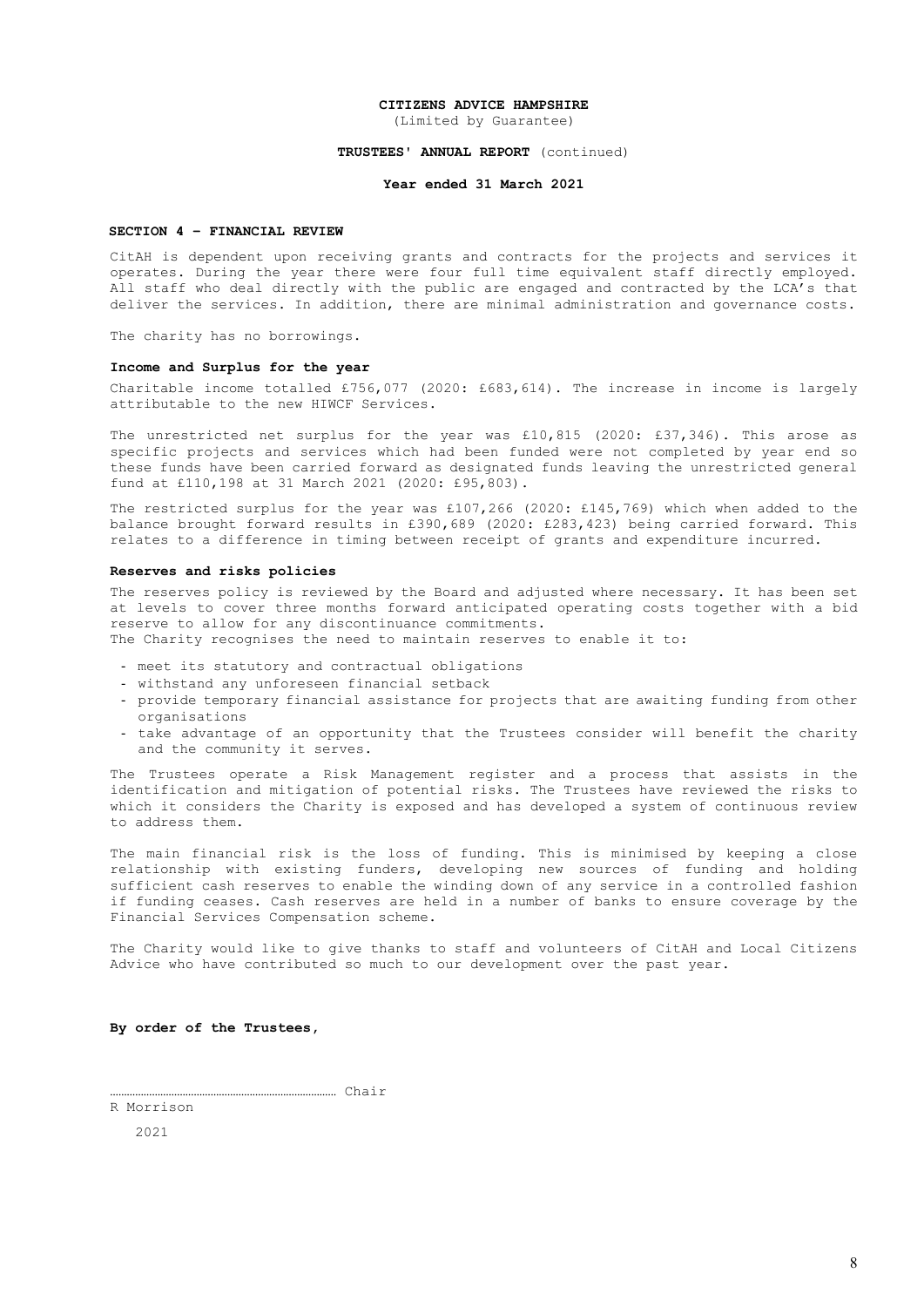### **INDEPENDENT EXAMINER'S REPORT TO THE TRUSTEES OF**

**CITIZENS ADVICE HAMPSHIRE**

(Charity no. 1122695 Company no. 6435678)

### **ON THE FINANCIAL ACCOUNTS FOR THE YEAR ENDED 31 MARCH 2021**

I report to the charity trustees on my examination of the financial accounts ("the accounts") of the Company for the year ended 31 March 2021.

#### **Responsibilities and basis of report**

As the charity's trustees of the Company (who are also the directors of the Company for the purposes of company law), you are responsible for the preparation of the accounts in accordance with the requirements of the Companies Act 2006 (the 2006 Act).

Having satisfied myself that the accounts of the Company are not required to be audited for this year under part 16 of the 2006 Act and are eligible for independent examination, I report in respect of my examination of the charity's accounts as carried out under section 145 of the Charities Act 2011 (the 2011 Act). In carrying out my examination, I have followed the Directions given by the Charity Commission under section 145(5)(b) of the 2011 Act.

### **Independent examiner's statement**

The Company's gross income exceeded £250,000 and I am qualified to undertake the examination by being a member of the Institute of Chartered Accountants in England and Wales.

I have completed my examination. I confirm that no material matters have come to my attention in connection with the examination which give me cause to believe that the:

- accounting records were not kept in accordance with section 386 of the 2006 Act; or
- accounts did not accord with such records; or
- accounts do not comply with the relevant accounting requirements under section 396 of the 2006 Act other than any requirement that the accounts give a 'true and fair' view which is not a matter considered as part of an independent examination.
- accounts have not been prepared in accordance with the Charities SORP (FRS 102).

I have no concerns and have come across no other matters in connection with my examination to which attention should be drawn in this report in order to enable a proper understanding of the accounts to be reached.

 Wood, Hicks & Co Ltd ……………………………………………………… Chartered Accountants D Clarke ACA 
Units 1-2, Warrior Court

Units 1-2, Warrior Court 9-11 Mumby Road Gosport 2021 Hampshire PO12 1BS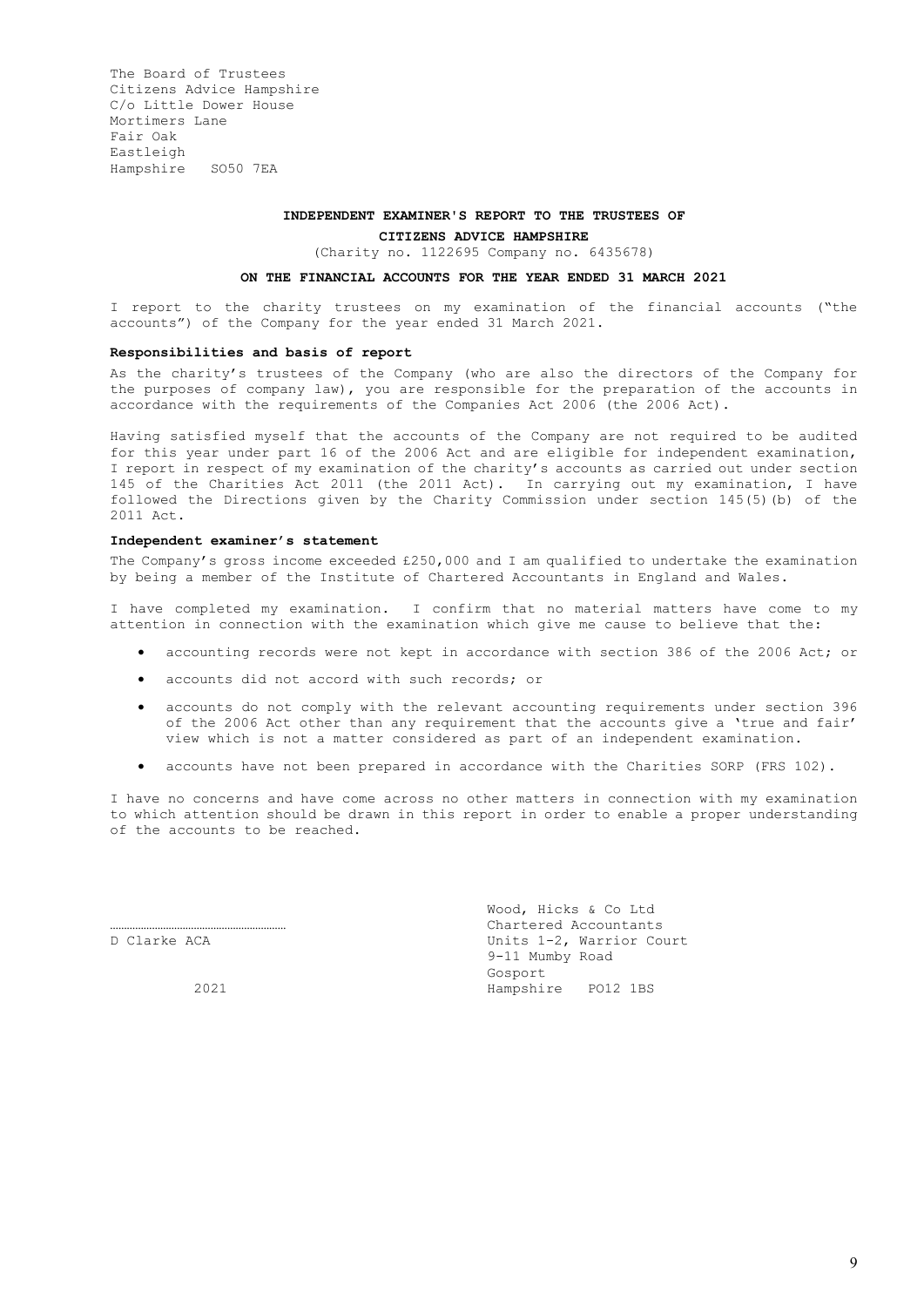(Limited by Guarantee)

### **BALANCE SHEET**

### **31 March 2021**

|                                                   | Note | 2021<br>£ | 2020<br>£ |
|---------------------------------------------------|------|-----------|-----------|
| <b>CURRENT ASSETS</b>                             |      |           |           |
| Debtors and prepayments                           | 4    | 25,615    | 205,904   |
| Cash at bank and in hand                          | 5    | 742,846   | 383,734   |
|                                                   |      | 768,461   | 589,638   |
| <b>CURRENT LIABILITIES</b>                        |      |           |           |
| Creditors: Amounts falling due within<br>one year | 6    | 169,059   | 108,317   |
| Total Assets Less Current Liabilities             |      | 599,402   | 481,321   |
| TOTAL NET ASSETS                                  |      | £599,402  | £481,321  |
| <b>REPRESENTED BY:</b>                            |      |           |           |
| <b>ACCUMULATED FUNDS</b>                          | 15   |           |           |
| Unrestricted funds                                |      | 208,713   | 197,898   |
| Restricted funds                                  |      | 390,689   | 283,423   |
| FUND BALANCES AT 31 MARCH,                        |      | £599,402  | £481,321  |

**═══════** ═══════

#### **STATEMENTS OF THE TRUSTEES**

The Company is entitled to exemption from audit under section 477 of the Companies Act 2006 for the Year ended 31 March 2021.

The members have not required the Company to obtain an audit of its financial accounts for the Year ended 31 March 2021 in accordance with Section 476 of the Companies Act 2006.

The trustees acknowledge their responsibilities for:

- (a) ensuring that the Company keeps proper accounting records which comply with Sections 386 and 387 of the Companies Act 2006; and,
- (b) preparing financial accounts which give a true and fair view of the state of affairs of the Company as at the end of each financial year and of the results of its charitable operations for each financial year in accordance with the requirements Section 394 and 395 and which otherwise comply with the requirements of the Companies Act 2006 relating to accounts, so far as applicable to the Company.

The accounts have been prepared in accordance with the provisions in Part 15 of the Companies Act 2006 relating to small companies.

Approved by the Board of Trustees on ………………… 2021 and signed on its behalf

> ……………………………………………………………… Chair R Morrison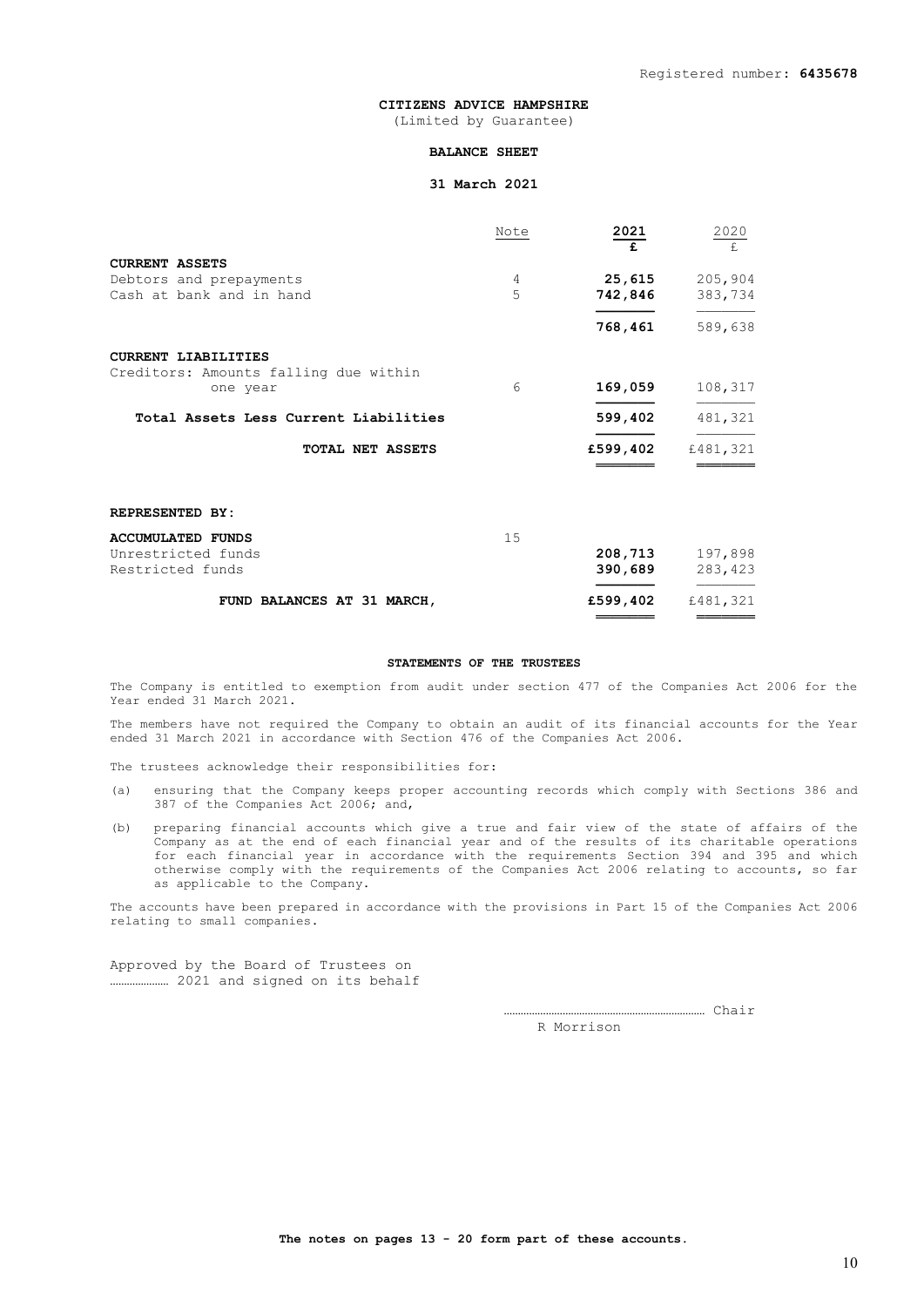(Limited by Guarantee)

### **STATEMENT OF FINANCIAL ACTIVITIES (Incorporating an income and expenditure account)**

**Year ended 31 March 2021**

|                             | Note | Year ended 31 March 2021 |                      |          | Year ended 31 March<br>2020 |                      |          |  |
|-----------------------------|------|--------------------------|----------------------|----------|-----------------------------|----------------------|----------|--|
|                             |      |                          | Unrestric- Restrict- | Total    |                             | Unrestric- Restrict- | Total    |  |
|                             |      | ted funds                | ed funds             | funds    | ted funds                   | ed funds             | funds    |  |
|                             |      | £                        | £                    | £        | £.                          | £.                   | £.       |  |
| INCOME FROM:                |      |                          |                      |          |                             |                      |          |  |
| Donations                   | 7    |                          | 25                   | 25       |                             | 120                  | 120      |  |
| Charitable activities       | 8    | 70,000                   | 686,077              | 756,077  | 80,480                      | 603,134              | 683,614  |  |
| Interest received           |      | 2,096                    |                      | 2,096    | 2,951                       |                      | 2,951    |  |
| Total income                |      | 72,096                   | 686,102              | 758,198  | 83,431                      | 603,254              | 686,685  |  |
| EXPENDITURE ON:             |      |                          |                      |          |                             |                      |          |  |
| Charitable activities       | 9    | 61,281                   | 578,836              | 640,117  | 46,085                      | 457,485              | 503,570  |  |
| NET INCOME                  |      | 10,815                   | 107,266              | 118,081  | 37,346                      | 145,769              | 183, 115 |  |
| RECONCILIATION OF FUNDS     |      |                          |                      |          |                             |                      |          |  |
| Total funds brought forward | 15   | 197,898                  | 283,423              | 481,321  | 160,552                     | 137,654              | 298,206  |  |
| TOTAL FUNDS CARRIED FORWARD |      |                          | £208,713 £390,689    | £599,402 | £197,898                    | £283,423             | £481,321 |  |
|                             |      |                          |                      |          |                             |                      |          |  |

The Statement of Financial Activities contains all the necessary disclosure requirements of an Income and Expenditure Account under the Companies Act 2006.

**The notes on pages 13 - 20 form part of these accounts.**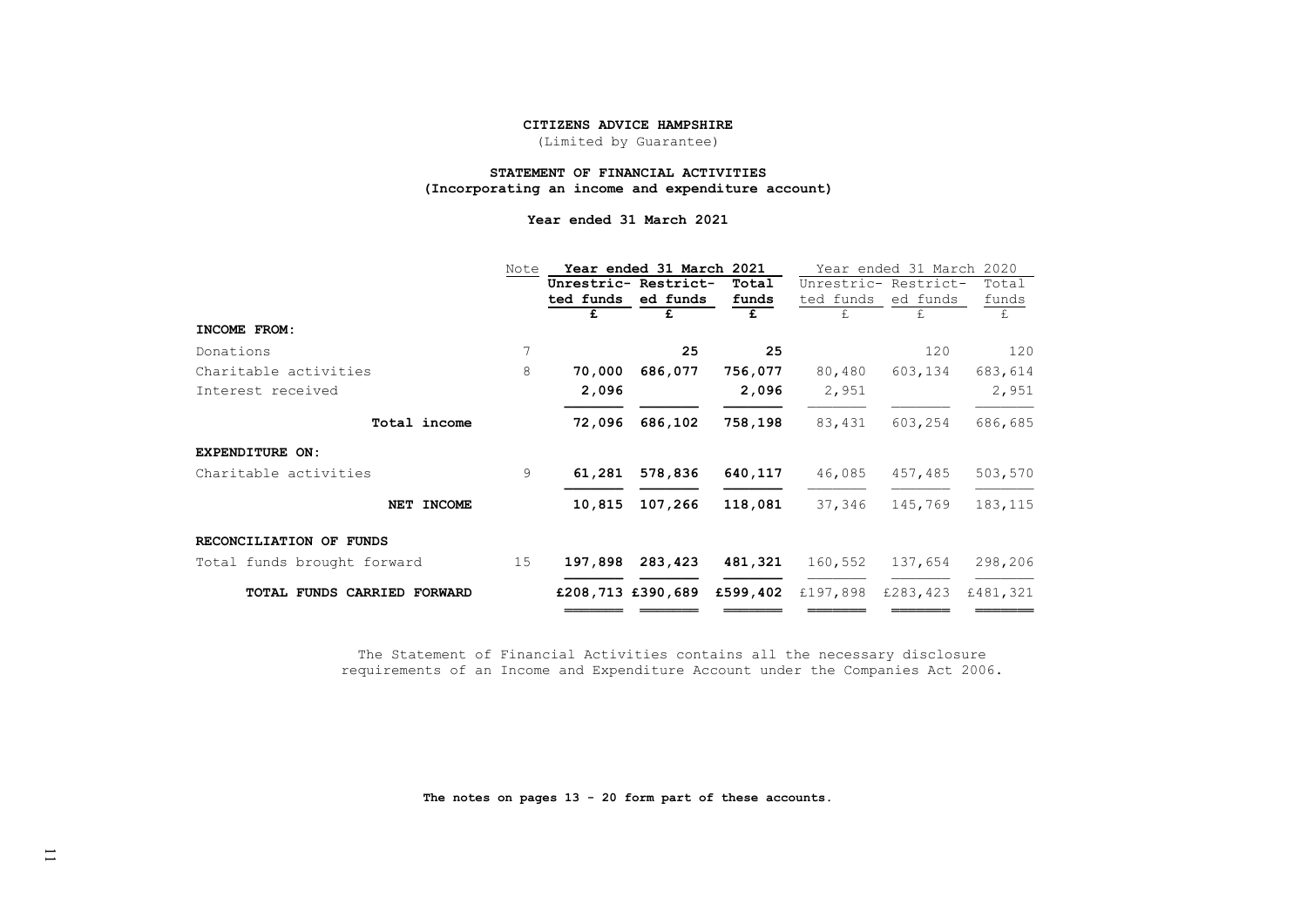(Limited by Guarantee)

### **STATEMENT OF CASH FLOWS**

### **Year ended 31 March 2021**

|                                                                                                                                      |                    | Financial reporting year ended |
|--------------------------------------------------------------------------------------------------------------------------------------|--------------------|--------------------------------|
|                                                                                                                                      | 31/03/21           | 31/03/20                       |
|                                                                                                                                      | £                  | £.                             |
| Cash flows arising from operating activities<br>Net income/ (expenditure) for the year (as per<br>Statement of financial activities) | 118,081            | 183, 115                       |
| Adjustments for:                                                                                                                     |                    |                                |
| (Increase)/decrease in debtors                                                                                                       | 180,289            | (192, 876)                     |
| Increase/(decrease) in creditors                                                                                                     | 60,742             | 1,904                          |
| Increase/(decrease) in Provisions                                                                                                    |                    |                                |
| Net cash provided by operating activities                                                                                            | 359,112            | (7, 857)                       |
| Increase in cash and cash equivalents during the year<br>Cash and cash equivalents at beginning of the year                          | 359,112<br>383,734 | (7, 857)<br>391,591            |
| Cash and cash equivalents at the end of the year                                                                                     | 742,846            | 383,734                        |
|                                                                                                                                      |                    |                                |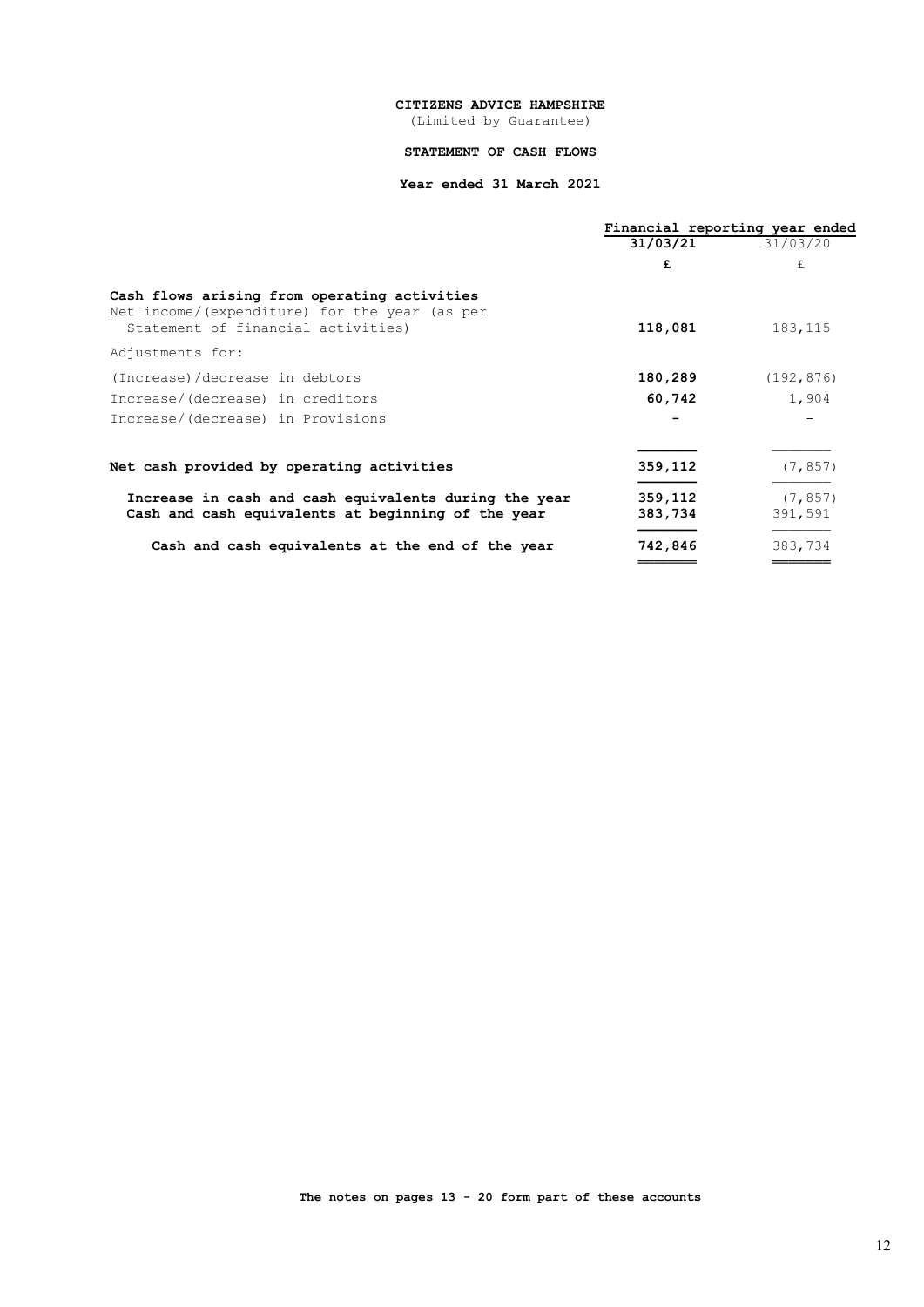(Limited by Guarantee)

### **NOTES TO THE ACCOUNTS**

#### **Year ended 31 March 2021**

### **NOTE 1 - LEGAL STATUS OF CITIZENS ADVICE HAMPSHIRE**

Citizens Advice Hampshire is a company limited by guarantee and not having a share capital and is a charity registered under the Charities Act 2011. It was formed for the purpose of representing member Local Citizens Advice in Hampshire and the Isle of Wight, providing services and negotiating funding.

### **NOTE 2 - ACCOUNTING POLICIES**

#### **(a) Accounting policies and standards**

The financial accounts are prepared under the historical cost convention in accordance with the:

- The Financial Reporting Standard 102 (FRS 102);
- Companies Act 2006; and,
- Statement of Recommended Practice applicable to charities preparing accounts in accordance with FRS 102 (the SORP).

#### **(b) Basis of preparation of the accounts**

The accounts have been prepared on the basis of historical cost and the accruals concept to show a true and fair view of the Charity's financial position and activities.

Unrestricted funds are those that the trustees may use in accordance with the general objectives of the charity. Grants and donations received for purposes specified by the grantor are treated as restricted funds.

### **(c) Fixed assets**

No fixed assets have been acquired in the current year or previously. The policy is that assets with an individual cost of over £1,000 are capitalised at cost. Depreciation would be calculated to write off these assets over their estimated useful lives.

### **(d) Corporation tax**

The Charity is a registered charity and, as such, is exempted by H M Revenue & Customs from liability to corporation tax on its operating surpluses and investment income while it pursues its charitable objectives.

#### **(e) Income recognition**

Grants received during the accounting period that have terms and conditions attached to them that are considered to be wholly under the control of the Charity are recognised in full.

Grants received with performance-related conditions attached to them which have not been met or uncertainty exists as to whether the conditions will be met are recorded as deferred income, and subsequently recognised in the period in which any limiting condition is met.

Investment income is recognised when earned.

### **(f) Allocation and analysis of resources used**

Central expenditure for charitable support and administration are partly met through "core" funding grants and partly from attributions from restricted funds for centrallyborne support costs. Accordingly, as shown in Note 10, the resources used by restricted funds represent spending on charitable support and training for LCA's and various projects. A very small number of resources are allocated to general administration as shown in note 11.

#### **(g) Pensions**

The Charity operates a defined contribution pension scheme. The assets of the scheme are held separately from those of the Charity in an independently administered fund. Contributions payable for the year are charged in the Statement of Financial Activities.

#### **(h) Debtors**

Debtors are stated at the amounts due to the Charity at the balance sheet date. Prepayments are recorded for the proportion of time-based expenditures attributable to the ensuing year.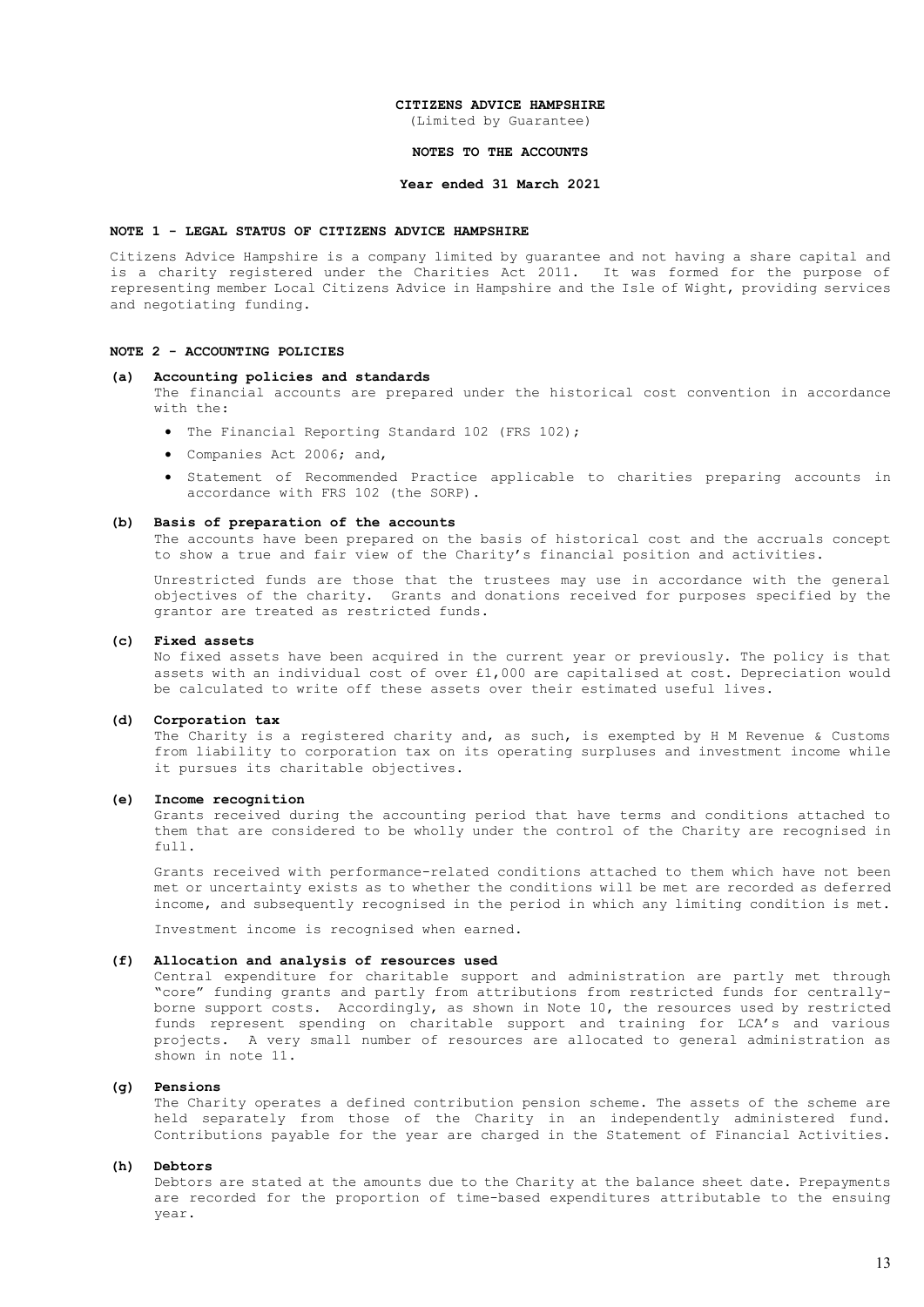(Limited by Guarantee)

### **NOTES TO THE ACCOUNTS**

### **Year ended 31 March 2021**

### **NOTE 2 - ACCOUNTING POLICIES** (continued)

### **(i) Cash and cash equivalents**

Cash and cash equivalents represent the amounts held in bank current accounts and cash at the balance sheet date together with bank deposits on not more than 95 days' notice.

#### **(j) Liabilities**

Liabilities are recognised as soon as an outflow of economic benefit is considered more likely than not to occur under a legal or constructive obligation committing the Charity to pay out resources. Creditors that are current liabilities are recognised at the settlement amount expected to be paid at the balance sheet date.

### **(k) Going concern**

The Charity's financial accounts are prepared on the going concern basis of accounting unless the Trustees intend to cease operations or have no realistic alternative but to do so. In assessing whether the going concern basis of accounting is appropriate, the Trustees take into account all available information about the future, which is at least, but not limited to, twelve months from the date when the financial accounts are authorised for issue.

### **NOTE 3 – NATURE AND PURPOSE OF PROJECT FUNDS**

#### **Designated funds**

Funds have been designated by the Trustees to ring-fence resources to meet the identified needs and risks to which the Charity is susceptible.

(a) Project closure

Although the Charity has been successful in gaining continuation of many grants the Trustees recognise that from time-to-time projects may cease and there would be costs of closing them down in a controlled way.

- (b) Mental Health Fareham and Mental Health Southampton Working with Social Services and the NHS to trial the effectiveness of embedding Citizens Advice advisors within their teams.
- (c) Training and development Provision of training to paid and volunteer staff of Local Citizens Advice.
- (d) Make Every Contact Count To offer appropriate clients the opportunity to change their lifestyle choices through the delivery of the Public Health England Making Every Contact Count campaign.
- (e) Volunteer Recruitment Recruitment and initial training of volunteers to work in Local Citizens Advice providing advice to clients by phone.

### **Restricted funds**

The principal project funds listed below are restricted funds, their purposes are to provide the following services and support:

- (f) Hampshire Macmillan Citizens Advice Service Working in partnership with Macmillan Cancer Support the provision of financial, benefits and employment advice to people affected by cancer in Hampshire.
- (g) Healthwatch Hampshire Citizens Advice Hampshire in partnership with another charity, Help and Care, were awarded a grant to ensure the provision of Healthwatch services in Hampshire.
- (h) Gambling Support Service Raising the profile of gambling related harm as a public health issue and the awareness of support services available.
- (i) HIWCF U Benefit Support to help individuals in financial difficulty as a result of the impact of the COVID 19 pandemic.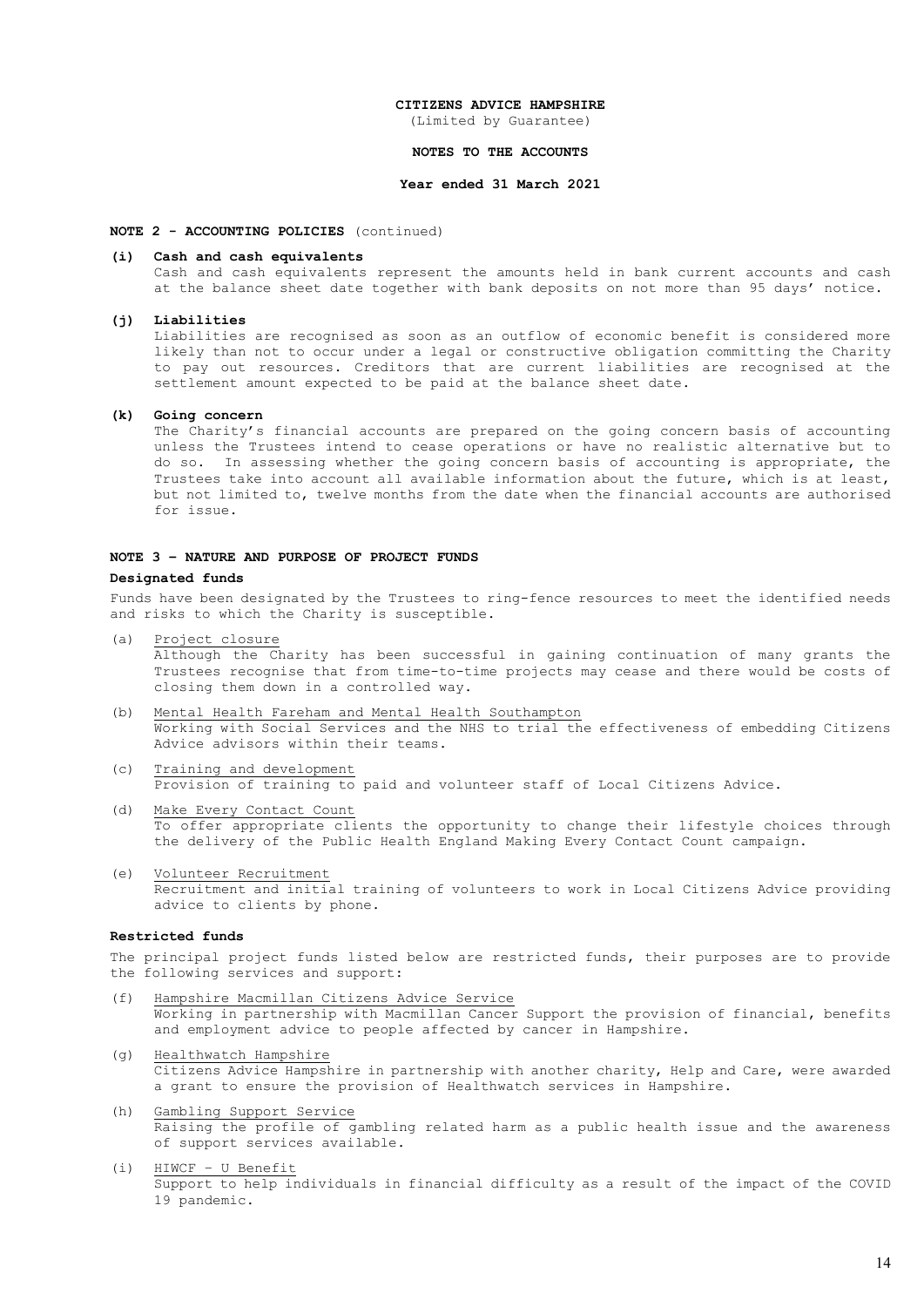(Limited by Guarantee)

### **NOTES TO THE ACCOUNTS**

### **Year ended 31 March 2021**

### **NOTE 3 – NATURE AND PURPOSE OF PROJECT FUNDS** (continued)

- (j) HIWCF Surviving Winter A project aimed at helping with access to financial help for food, heat and clothing from November to March.
- (k) Hampshire Hospices Advice Service Provision of financial, benefits and employment advice to patients of hospices.
- (l) Home and Well Provision of advice to patients leaving hospital including where appropriate assisting them to sign up to the Priority Services Register of Electricity, Gas and Water Companies.
- (m) AdviceLine Coordination of a telephone advice service operated by Local Citizens Advice in Hampshire and surrounding areas.
- (n) Restorative Justice Developing awareness of the Restorative Justice service with Local Citizens Advice offices.
- (o) Hate Crime To enable the hosting of independent Hate Crime reporting centres within Hampshire Local Citizens Advice offices.
- (p) Kickstart Provision of online training focusing on employability skills.

### **NOTE 4 – DEBTORS, PREPAYMENTS AND ACCRUED INCOME**

|                                           | 2021    | 2020     |
|-------------------------------------------|---------|----------|
|                                           | £       | £        |
| Amounts due from Local Citizens Advice    |         | 450      |
| Amounts due from Macmillan Cancer Support |         | 65,656   |
| Amounts due NHS West Hampshire CCG        |         | 90,000   |
| Amounts due from SSE Network              |         | 35,000   |
| Amounts due from Southern Health NHS      |         | 10,500   |
| Amounts due from SGN                      | 5,000   |          |
| Prepayments                               | 1,392   | 510      |
| Accrued Income                            | 19,223  | 213      |
| Other debtors                             |         | 3,575    |
|                                           | £25,615 | £205,904 |
|                                           |         |          |

| NOTE 5 - CASH AT BANK AND IN HAND |  |  |  |  |  |
|-----------------------------------|--|--|--|--|--|
|                                   |  |  |  |  |  |

|                  | 2021     | 2020     |
|------------------|----------|----------|
|                  |          |          |
| Current accounts | 191,879  | 69,800   |
| Deposit accounts | 550,967  | 313,934  |
|                  | £742,846 | £383,734 |

 **═══════** ═══════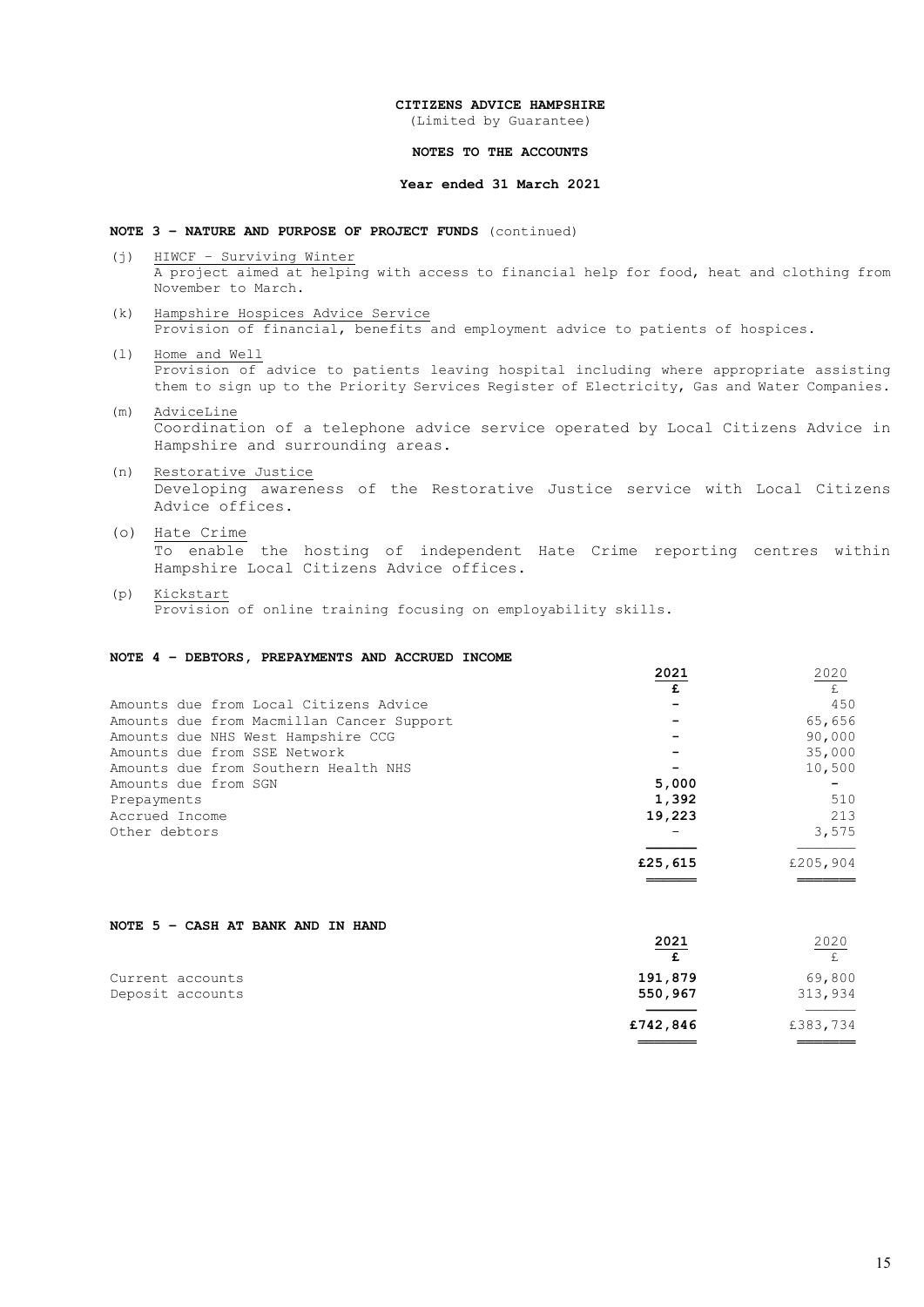(Limited by Guarantee)

### **NOTES TO THE ACCOUNTS**

### **Year ended 31 March 2021**

### **NOTE 6 – CREDITORS:** Amounts falling due within one year

|                                      | 2021     | 2020     |
|--------------------------------------|----------|----------|
|                                      | £        | E        |
| Amounts due to Local Citizens Advice | 69,387   | 76,063   |
| Amounts due to suppliers             | 9,619    | 3,816    |
| Taxation and social security         | 2,286    | 2,563    |
| Accrued charges                      | 87,767   | 25,646   |
| Other creditors                      |          | 229      |
|                                      | £169,059 | £108,317 |
|                                      |          |          |

### **NOTE 7 – DONATIONS**

|                                    |                     | Year ended 31 March 2021 |       |       | Year ended 31 March 2020  |      |
|------------------------------------|---------------------|--------------------------|-------|-------|---------------------------|------|
|                                    | Unrestric- Restric- |                          | Total |       | Unrestric- Restric- Total |      |
|                                    | ted funds ted funds |                          | funds |       | ted funds ted funds funds |      |
| To support the Hampshire Macmillan |                     |                          |       |       |                           |      |
| Citizens Advice Service            | $f =$               | £25                      | £25   | $f =$ | £120                      | £120 |
|                                    |                     |                          |       |       |                           |      |

### **NOTE 8 – INCOME FROM CHARITABLE ACTIVITIES**

|                                   |         | Year ended 31 March 2021 |          | Year ended 31 March 2020 |                     |          |  |
|-----------------------------------|---------|--------------------------|----------|--------------------------|---------------------|----------|--|
|                                   |         | Unrestric- Restric-      | Total    |                          | Unrestric- Restric- | Total    |  |
|                                   |         | ted funds ted funds      | funds    |                          | ted funds ted funds | funds    |  |
|                                   | £       |                          | £        | £.                       | £.                  | £        |  |
| Hampshire Macmillan Citizens      |         |                          |          |                          |                     |          |  |
| Advice Service                    |         | 295,865                  | 295,865  |                          | 321,399             | 321,399  |  |
| Hampshire Hospices Advice Service |         | 9,462                    | 9,462    |                          | 9,242               | 9,242    |  |
| Healthwatch Hampshire             |         | 43,350                   | 43,350   |                          | 42,700              | 42,700   |  |
| Restorative Justice               |         |                          |          |                          | 5,000               | 5,000    |  |
| Gambling Support Service          |         | 43,500                   | 43,500   |                          | 43,461              | 43,461   |  |
| Home & Well                       |         | 150,500                  | 150,500  |                          | 177,000             | 177,000  |  |
| HIWCF -Surviving Winter           |         | 17,150                   | 17,150   |                          |                     |          |  |
| HIWCF - U-benefit                 |         | 125,000                  | 125,000  |                          |                     |          |  |
| Mental Health Southampton         |         |                          |          | 44,000                   |                     | 44,000   |  |
| Mental Health Fareham             |         |                          |          | 4,500                    |                     | 4,500    |  |
| Training & Development            | 14,200  |                          | 14,200   | 11,730                   |                     | 11,730   |  |
| Networking & Development          | 12,000  |                          | 12,000   | 20,250                   |                     | 20,250   |  |
| Volunteer Recruitment             | 40,150  |                          | 40,150   |                          |                     |          |  |
| Other                             | 3,650   | 1,250                    | 4,900    |                          | 4,332               | 4,332    |  |
|                                   | £70,000 | £686,077                 | £756,077 | £80,480                  | £603,134            | £683,614 |  |
|                                   |         |                          |          |                          |                     |          |  |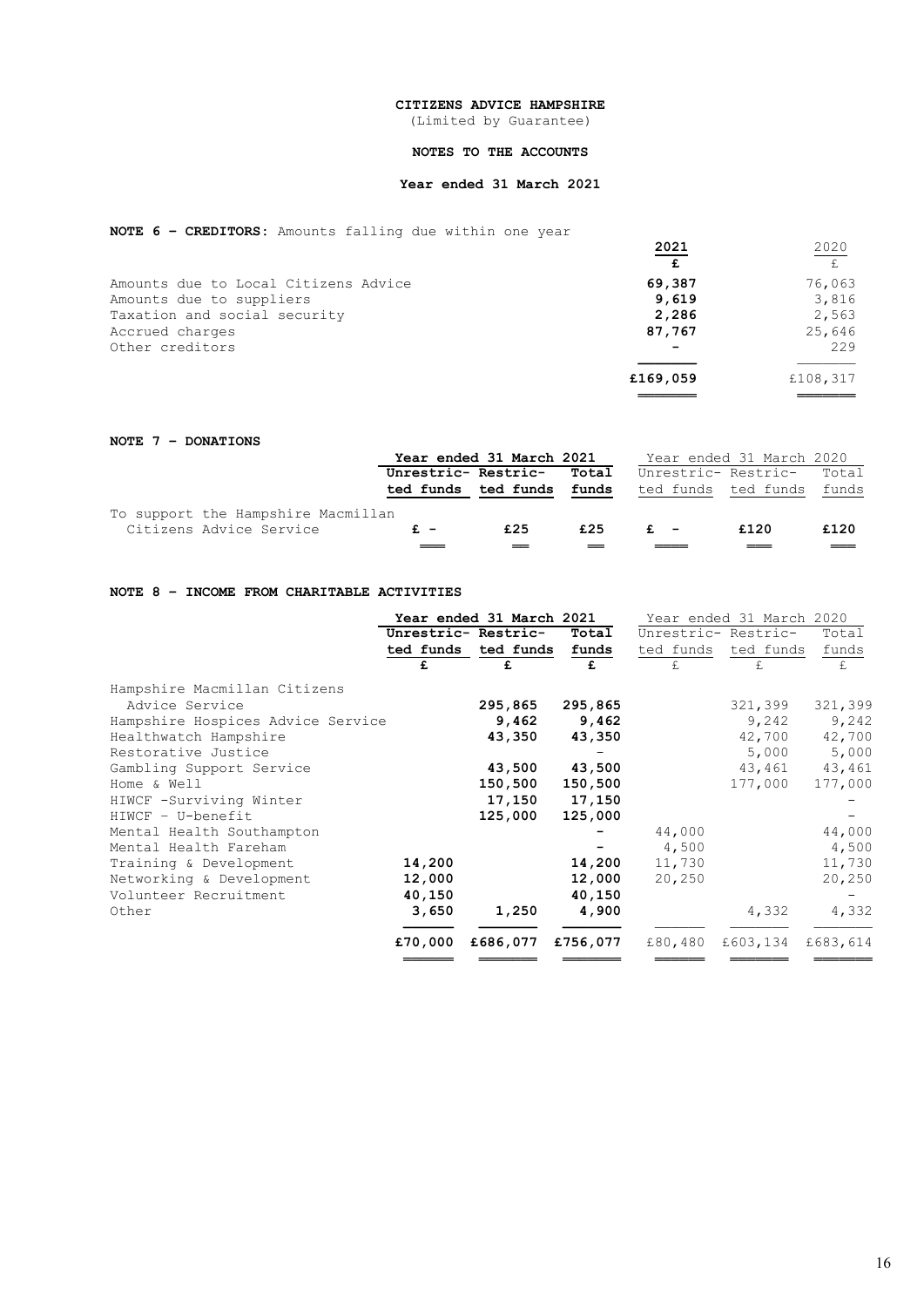(Limited by Guarantee)

### **NOTES TO THE ACCOUNTS**

### **Year ended 31 March 2021**

### **NOTE 9 – EXPENDITURE ON CHARITABLE ACTIVITIES**

|                                                          |                           | Year ended 31 March 2021 |              | Year ended 31 March 2020 |                     |             |
|----------------------------------------------------------|---------------------------|--------------------------|--------------|--------------------------|---------------------|-------------|
|                                                          | Unrestric- Restric-       |                          | Total        |                          | Unrestric- Restric- | Total       |
|                                                          | ted funds ted funds funds |                          |              |                          | ted funds ted funds | funds       |
|                                                          | £.                        | £.                       | £            | £.                       | $f_{\rm{L}}$        | $f_{\rm L}$ |
| Cost of services (Note 10)<br>Administration and support | 40,067                    | 482,262                  | 522,329      | 26,645                   | 348,671             | 375,316     |
| costs (Note 11)                                          | 9,156                     |                          | 9,156        | 9,604                    |                     | 9,604       |
| Payroll and related<br>costs (Note 12)                   | 32,906                    | 75,726                   | 108,632      | 24,371                   | 94,279              | 118,650     |
| Reallocation of costs (Note 15)                          | 82,129<br>(20, 848)       | 557,988<br>20,848        | 640,117<br>- | 60,620<br>(14, 535)      | 442,950<br>14,535   | 503,570     |
|                                                          | £61,281                   | £578,836                 | £640,117     | £46,085                  | £457,485            | £503,570    |

### **NOTE 10 – COST OF SERVICES**

|                                   |         | Year ended 31 March 2021 |          |                     | Year ended 31 March 2020 |          |
|-----------------------------------|---------|--------------------------|----------|---------------------|--------------------------|----------|
|                                   |         | Unrestric- Restric-      | Total    | Unrestric- Restric- |                          | Total    |
|                                   |         | ted funds ted funds      | funds    | ted funds           | ted funds                | funds    |
|                                   | £       | £                        | £        | £.                  | £.                       | £.       |
| Hampshire Macmillan Citizens      |         |                          |          |                     |                          |          |
| Advice Service                    |         | 257,374                  | 257,374  |                     | 281,740                  | 281,740  |
| Hampshire Hospices Advice Service |         |                          |          |                     | 6,690                    | 6,690    |
| AdviceLine                        |         |                          |          |                     | (392)                    | (392)    |
| Training, Development and         |         |                          |          |                     |                          |          |
| related administration            | 6,099   |                          | 6,099    | 10,192              |                          | 10,192   |
| Mental Health Fareham             | 10,034  |                          | 10,034   | 9,045               |                          | 9,045    |
| Mental Health Southampton         | 13,527  |                          | 13,527   |                     |                          |          |
| Healthwatch Hampshire             |         | 30,802                   | 30,802   |                     | 29,101                   | 29,101   |
| Hate Crime                        |         |                          |          |                     | 2,001                    | 2,001    |
| Gambling Support Service          |         | 29,907                   | 29,907   |                     | 10,808                   | 10,808   |
| Restorative Justice               |         |                          |          |                     | 4,232                    | 4,232    |
| Make Every Contact Count          | 900     |                          | 900      | 5,933               |                          | 5,933    |
| Home & Well                       |         | 30,440                   | 30,440   |                     | 13,059                   | 13,059   |
| Volunteer Recruitment             | 9,507   |                          | 9,507    |                     |                          |          |
| HIWCF - Surviving Winter          |         | 14,019                   | 14,019   |                     |                          |          |
| $HINCF - U Benefit$               |         | 119,720                  | 119,720  |                     |                          |          |
| Other                             |         |                          |          | 1,475               | 1,432                    | 2,907    |
|                                   | £40,067 | £482,262                 | £522,329 | £26,645             | £348,671                 | £375,316 |
|                                   |         |                          |          |                     |                          |          |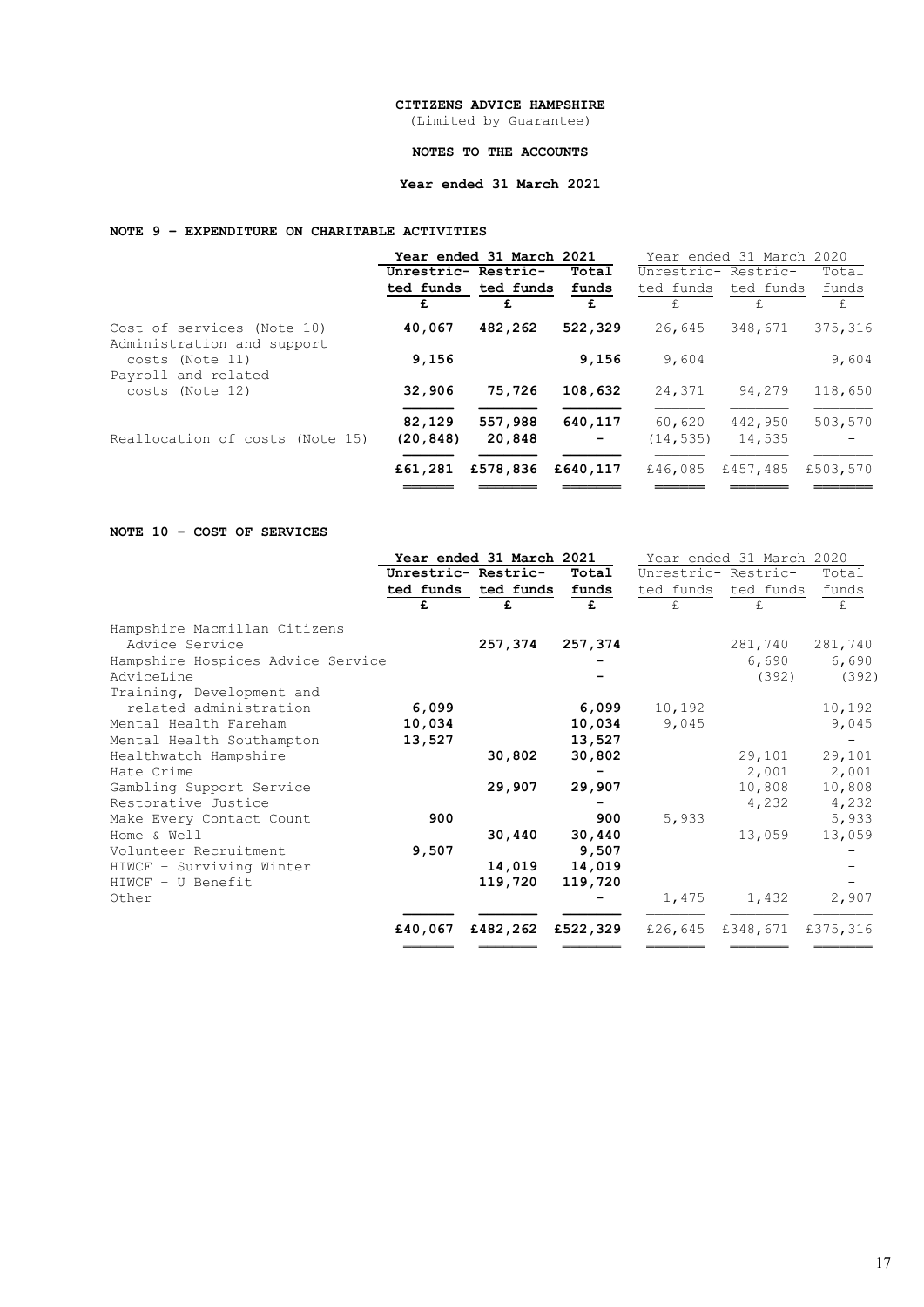(Limited by Guarantee)

### **NOTES TO THE ACCOUNTS**

### **Year ended 31 March 2021**

### **NOTE 11 – ADMINISTRATION AND SUPPORT COSTS**

|                                | Year ended 31 March 2021 |                           |        | Year ended 31 March 2020 |                     |        |  |
|--------------------------------|--------------------------|---------------------------|--------|--------------------------|---------------------|--------|--|
|                                | Unrestric- Restric-      |                           | Total  | Unrestric- Restric-      |                     | Total  |  |
|                                |                          | ted funds ted funds funds |        |                          | ted funds ted funds | funds  |  |
|                                | £                        | £                         | £      | £                        | £.                  | £      |  |
| Staff training and conferences |                          |                           |        | 553                      |                     | 553    |  |
| Travel expenses                |                          |                           |        | 2,188                    |                     | 2,188  |  |
| Bookkeeping fees               | 3,513                    |                           | 3,513  | 3,804                    |                     | 3,804  |  |
| Printing, postage and          |                          |                           |        |                          |                     |        |  |
| stationery                     | 309                      |                           | 309    | 54                       |                     | 54     |  |
| Computer consumables and       |                          |                           |        |                          |                     |        |  |
| software                       | 267                      |                           | 267    | 109                      |                     | 109    |  |
| Telephone                      | 374                      |                           | 374    | 217                      |                     | 217    |  |
| Insurance and compliance       | 473                      |                           | 473    | 386                      |                     | 386    |  |
| Governance costs:              |                          |                           |        |                          |                     |        |  |
| Independent examiner's fees    | 2,220                    |                           | 2,220  | 1,800                    |                     | 1,800  |  |
| Trustees meetings and AGM      |                          |                           |        | 403                      |                     | 403    |  |
| Recruitment                    | 964                      |                           | 964    |                          |                     |        |  |
| Fees to member Citizens Advice |                          |                           |        |                          |                     |        |  |
| Bureaux for support            | 700                      |                           | 700    |                          |                     |        |  |
| Bank charges                   | 336                      |                           | 336    | 60                       |                     | 60     |  |
| Other                          |                          |                           |        | 30                       |                     | 30     |  |
|                                | £9,156                   |                           | £9,156 | £9,604                   |                     | £9,604 |  |
|                                |                          |                           |        |                          |                     |        |  |

### **NOTE 12 - PAYROLL COST AND STAFF NUMBERS**

|                                |                     | Year ended 31 March 2021 |          | Year ended 31 March 2020 |           |          |
|--------------------------------|---------------------|--------------------------|----------|--------------------------|-----------|----------|
|                                | Unrestric- Restric- |                          | Total    | Unrestric- Restric-      |           | Total    |
|                                | ted funds ted funds |                          | funds    | ted funds                | ted funds | funds    |
|                                | £                   | £                        | £        |                          |           | £        |
| Managerial & Administration    |                     |                          |          |                          |           |          |
| Gross pay                      | 30,951              | 67,752                   | 98,703   | 22,449                   | 85,227    | 107,676  |
| Social security                | -                   | 4,966                    | 4,966    | 81                       | 6,598     | 6,679    |
| Employer pension contributions | 1,955               | 3,008                    | 4,963    | 1,841                    | 2,454     | 4,295    |
|                                | £32,906             | £75,726                  | £108,632 | £24,371                  | £94,279   | £118,650 |
|                                |                     |                          |          |                          |           |          |

The average number of staff employed during the year was 5 representing an average full-time equivalent of 4 (2020: 5 and 4).

No individual's employee benefits (excluding employer pension costs) exceeded £60,000 p.a.

The trustees are ultimately responsible for planning, directing and controlling the charity. Consequently, the Trustees do not consider that any member of staff meets the definition of key management personnel referred to in the SORP.

The comparative figures in this note have been restated to match the current year treatment.

### **NOTE 13 – TRUSTEES REMUNERATION AND EXPENSES**

No trustees, nor anyone connected with them, received any remuneration in connection with their services as trustees of the Charity during the year.

No trustee expenses were incurred.

### **NOTE 14 - RELATED PARTY TRANSACTIONS**

The Charity did not engage in any transactions with related parties as defined by the Charities SORP (FRS 102) (2020: None). Section 1 of the Trustees Annual Report explains the relationship between the Charity and the local Citizens Advice organisations.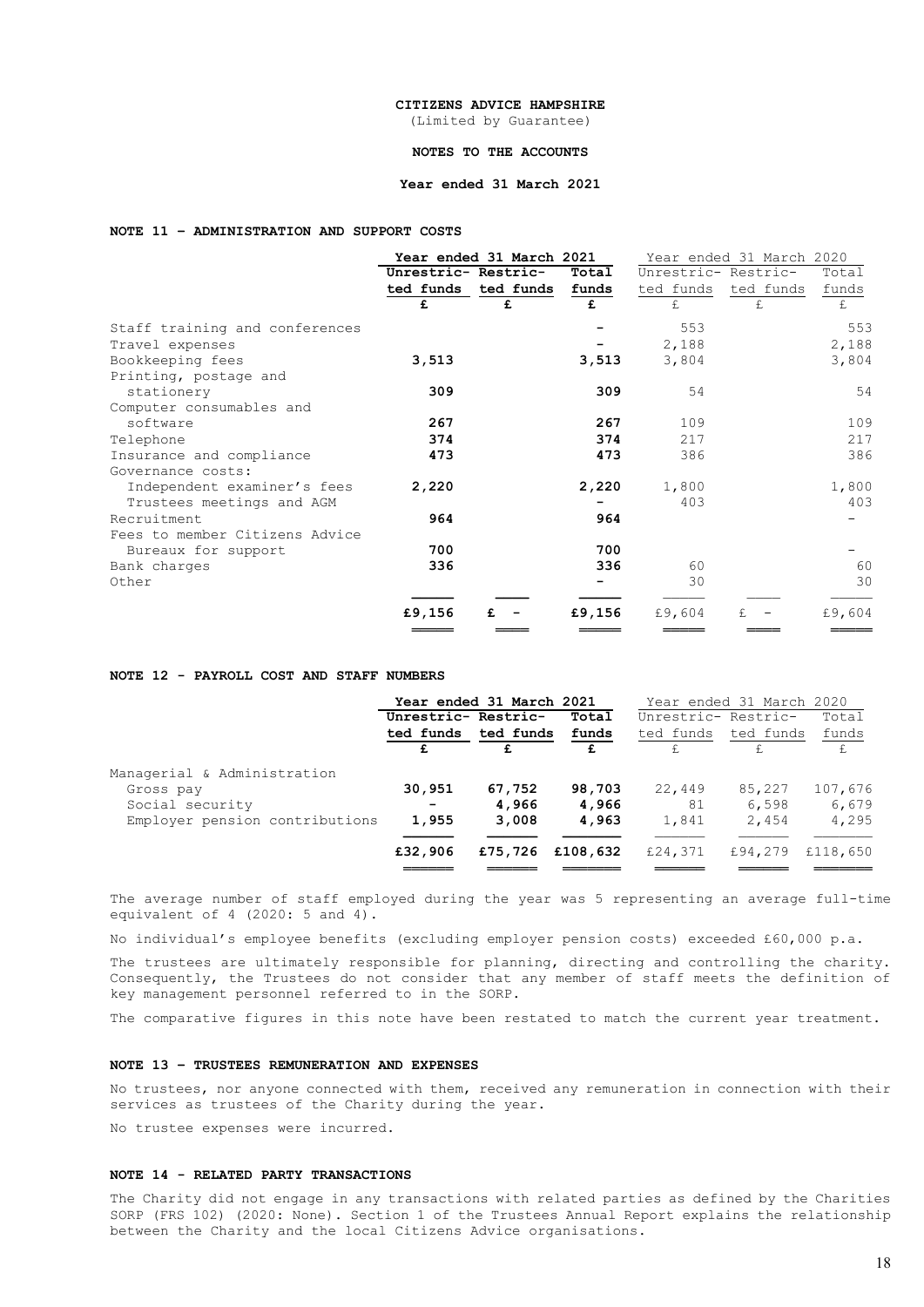(Limited by Guarantee)

### **NOTES TO THE ACCOUNTS**

### **Year ended 31 March 2021**

### **NOTE 15 – ACCUMULATED FUNDS MOVEMENT**

|                                  | Year ended 31 March 2021 |           |           |              |          |                          | Year ended 31 March 2020 |           |           |              |                          |                 |
|----------------------------------|--------------------------|-----------|-----------|--------------|----------|--------------------------|--------------------------|-----------|-----------|--------------|--------------------------|-----------------|
|                                  | <b>Balances</b>          |           | Direct    | Allocated    |          | Balances                 | Balances                 |           | Direct    | Allocated    |                          | <b>Balances</b> |
|                                  | brought                  | Incoming  | resources | administ-    |          | carried                  | brought                  | Incoming  | resources | administ-    |                          | carried         |
|                                  | forward                  | resources | expended  | ration costs | Transfer | forward                  | forward                  | resources | expended  | ration costs | Transfer                 | forward         |
|                                  | £                        | £         | £         | £            | £        | £                        | £                        |           | £         | £            |                          | £               |
| Unrestricted                     |                          |           |           |              |          |                          |                          |           |           |              |                          |                 |
| General fund                     | 95,803                   | 14,096    | (35, 979) | 36,278       |          | 110,198                  | 86,449                   | 23,201    | (30, 212) | 16,365       |                          | 95,803          |
|                                  |                          |           |           |              |          |                          |                          |           |           |              |                          |                 |
| Designated fund:                 |                          |           |           |              |          |                          |                          |           |           |              |                          |                 |
| Project Closure                  | 33,904                   |           |           |              |          | 33,904                   | 33,904                   |           |           |              |                          | 33,904          |
| Mental Health Fareham            | 22,357                   |           | (10, 398) | (1, 200)     |          | 10,759                   | 29,525                   | 4,500     | (10, 668) | (1,000)      |                          | 22,357          |
| Mental Health Southampton 44,000 |                          |           | (13, 712) | (1, 714)     |          | 28,574                   | $\qquad \qquad -$        | 44,000    |           |              |                          | 44,000          |
| Training & Development           |                          | 14,200    | (8, 717)  | (5, 483)     |          | -                        | 1,979                    | 11,730    | (13, 679) | (30)         |                          |                 |
| Make Every Contact Count         | 1,834                    |           | (910)     | (924)        |          | $\overline{\phantom{a}}$ | 8,695                    |           | (6, 061)  | (800)        |                          | 1,834           |
| Volunteer recruitment            |                          | 40,150    | (10, 872) | (4,000)      |          | 25,278                   | $\qquad \qquad -$        |           |           |              |                          |                 |
| Other                            |                          | 3,650     | (1, 541)  | (2, 109)     |          | -                        | $\overline{\phantom{0}}$ |           |           |              |                          |                 |
|                                  | 102,095                  | 58,000    | (46, 150) | (15, 430)    |          | 98,515                   | 74,103                   | 60,230    | (30, 408) | (1, 830)     | $\overline{\phantom{m}}$ | 102,095         |
|                                  | 197,898                  | 72,096    | (82, 129) | 20,848       | -        | 208,713                  | 160,552                  | 83,431    | (60, 620) | 14,535       | $\qquad \qquad -$        | 197,898         |
|                                  |                          |           |           |              |          |                          |                          |           |           |              |                          |                 |